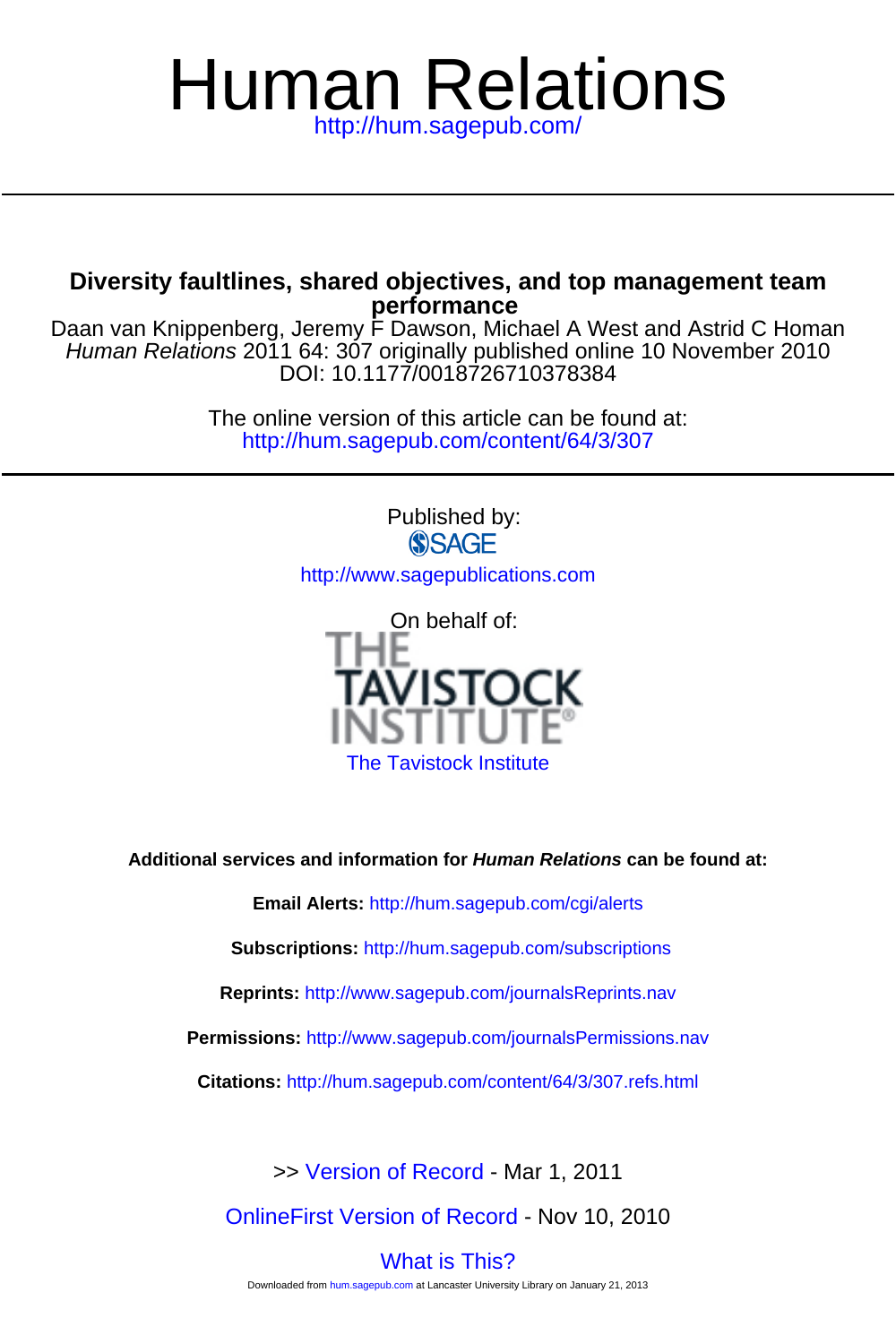

# **Diversity faultlines, shared objectives, and top management team performance**

human relations 64(3) 307–336 © The Author(s) 2010 Reprints and permission: sagepub. co.uk/journalsPermissions.nav DOI: 10.1177/0018726710378384 hum.sagepub.com

**SSAGF** 

# **Daan van Knippenberg**

Erasmus University Rotterdam, The Netherlands

# **Jeremy F Dawson**

Aston University, UK

# **Michael A West**

Aston University, UK

# **Astrid C Homan**

VU University Amsterdam, The Netherlands

### **Abstract**

Faultline theory suggests that negative effects of team diversity are better understood by considering the influence of different dimensions of diversity in conjunction, rather than for each dimension separately. We develop and extend the social categorization analysis that lies at the heart of faultline theory to identify a factor that attenuates the negative influence of faultlines: the extent to which the team has shared objectives. The hypothesized moderating role of shared objectives received support in a study of faultlines formed by differences in gender, tenure, and functional background in 42 top management teams. The focus on top management teams has the additional benefit of providing the first test of the relationship between diversity faultlines and objective indicators of organizational performance. We discuss how these findings, and the innovative way in which we operationalized faultlines, extend faultline theory and research as well as offer guidelines to manage diversity faultlines.

#### **Keywords**

diversity, faultlines, functional background diversity, gender diversity, social categorization, social identity, teams, tenure diversity, top management teams

#### **Corresponding author:**

Daan van Knippenberg, Rotterdam School of Management, Erasmus University Rotterdam, PO Box 1738, Rotterdam 3000 DR, The Netherlands. Email: dvanknippenberg@rsm.nl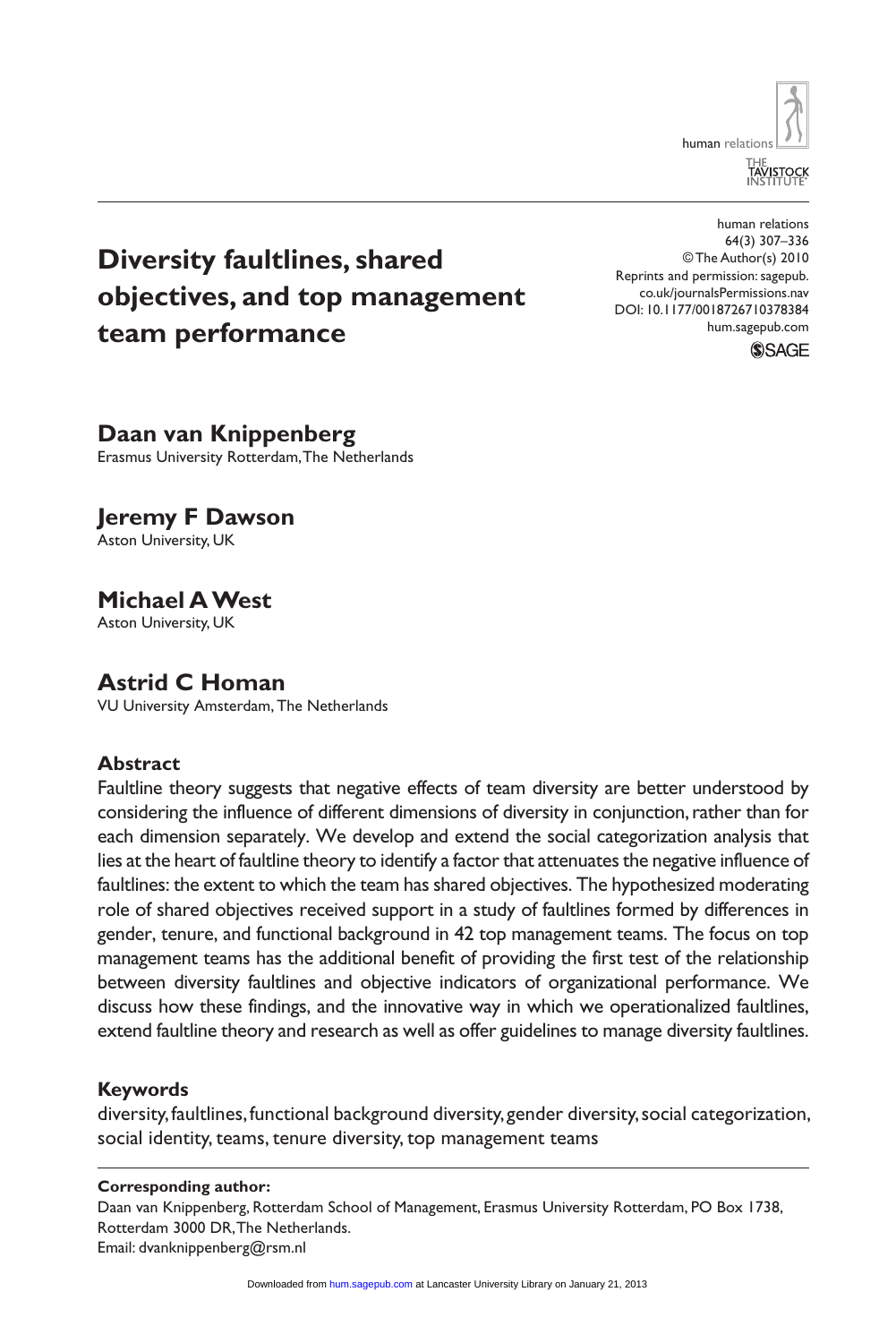Diversity is increasingly recognized as a key characteristic of teams in organizations (Harrison and Klein, 2007; Jackson et al., 2003). This has also brought growing recognition of the fact that diversity may have positive as well as negative effects on team performance, and that the way forward in studying and managing diversity is a better understanding of the contingencies of these effects (van Knippenberg and Schippers, 2007). Research on the negative effects of diversity in particular has a long history of inconsistent research findings, however (Williams and O'Reilly, 1998), inspiring calls for more sophisticated models of diversity that are better able to predict when diversity is negatively associated with team performance (van Knippenberg et al., 2004a). One promising answer to this call is found in the development of faultline theory (Lau and Murnighan, 1998), which suggests that the negative influence of team diversity is better understood by considering the influence of different dimensions of diversity in conjunction, rather than the influence of each dimension separately.

We develop and extend faultline theory and research in three distinct ways. First, addressing both the question of when and why diversity has negative effects and of how to manage diversity faultlines, we extend the social categorization analysis that lies at the heart of faultline theory to identify a factor that attenuates the negative influence of faultlines: the extent to which the team has shared objectives (Anderson and West, 1998). Second, we introduce a more refined measure of diversity faultlines that is more informative about the diversity dimensions involved in driving faultlines' influence than previous measures and that thus may inspire more accurate hypothesis development and testing. Third, we test the moderating role of shared objectives in the faultline-performance relationship in a sample of top management teams, which allows us to conduct a first test of the relationships between diversity faultlines and objective indicators of organizational performance.

#### **Theoretical background and hypotheses**

Diversity refers to the degree to which there are similarities and differences between members of a team or group (Jackson et al., 2003). While in principle diversity could apply to any dimension of differentiation, in practice research in organizational diversity has focused primarily on diversity in gender, age, ethnicity, tenure, and functional background (Milliken and Martins, 1996; van Dijk et al., 2009). Regardless of the attributes under consideration, however, the primary question in diversity research has always been how diversity affects team performance. In this respect, diversity has been conceptualized both as a source of information, knowledge, and expertise (cf. diversity as variety; Harrison and Klein, 2007) that may benefit the team, and as a factor inviting subgroupings within the team (cf. diversity as separation; Harrison and Klein, 2007) that may disrupt team process and performance (van Knippenberg and Schippers, 2007; Williams and O'Reilly, 1998).

There is evidence for both these outcomes of diversity and this evidence holds across dimensions of diversity (van Knippenberg and Schippers, 2007). Despite its intuitive appeal to many, there is only limited support for the notion that the positive versus the negative effects of diversity are uniquely linked to specific types of diversity (e.g. functional vs demographic). Indeed, although recent meta-analyses suggest that functional background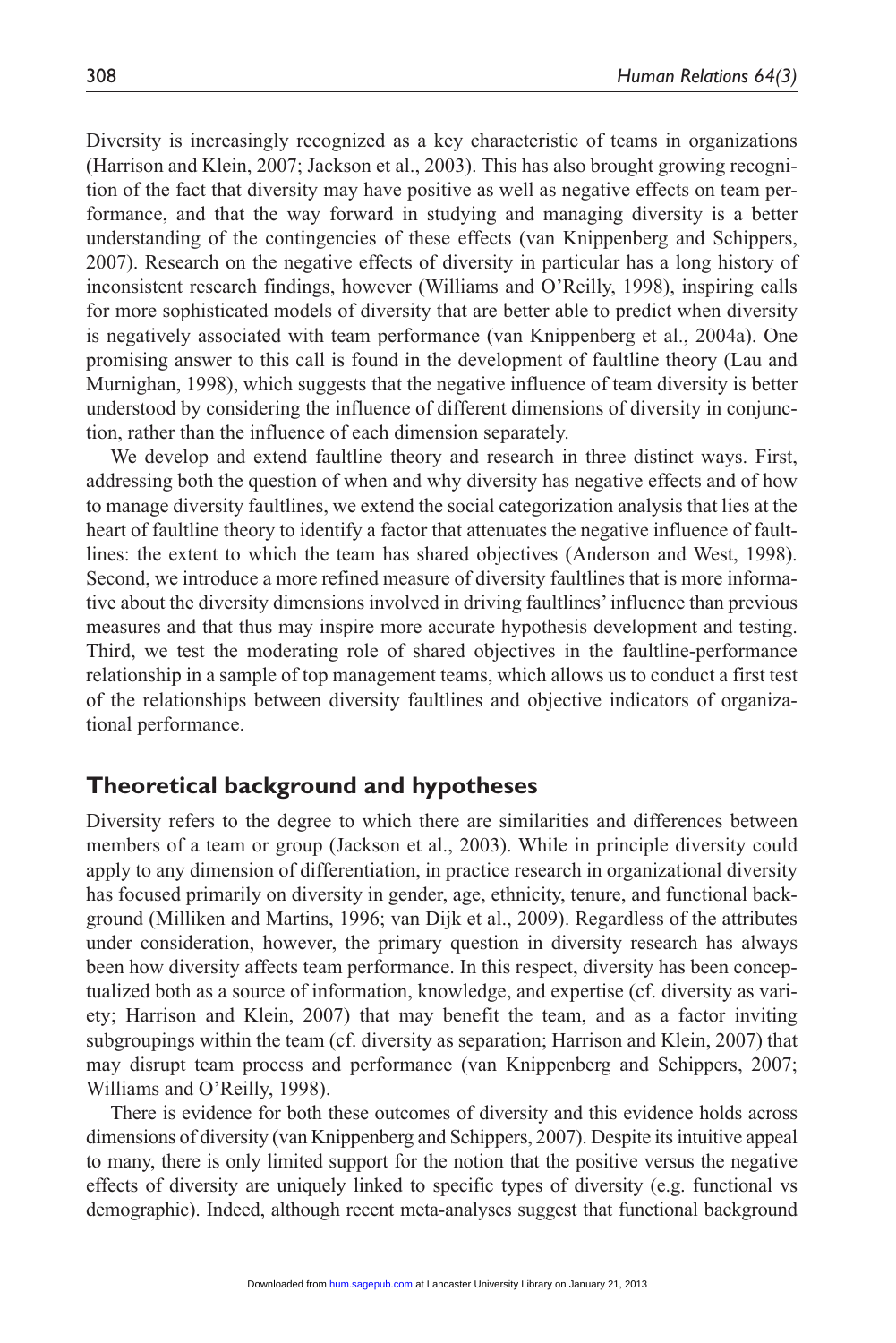diversity may be more likely to have a positive than a negative association with performance, while demographic dimensions of diversity may be more likely to be negatively related to performance (Horwitz and Horwitz, 2007; Joshi and Roh, 2009), a substantially more comprehensive meta-analysis emphasizes the heterogeneity of these effects and provides important qualifications to these earlier conclusions that highlight it is not possible to link uniquely the negative or the positive effects of diversity to specific subsets of diversity dimensions (van Dijk et al., 2009). Rather, the issue seems to be to identify moderators of the diversity–performance relationship (van Knippenberg and Schippers, 2007).

To this end, van Knippenberg et al. (2004a) proposed the Categorization-Elaboration Model (CEM). The CEM integrates and extends perspectives on the positive and negative effects of diversity among others through a more sophisticated understanding of the social categorization processes involved – the processes associated with the negative effects of diversity. These effects are particularly relevant to diversity management, in that the CEM identifies them not only as undesirable in and of themselves, but also as disrupting the information elaboration process (i.e. exchange and integration) that underlies the positive effects of diversity. Preventing these negative effects therefore is a necessary, albeit it not sufficient, condition to harvest the potential benefits of diversity (i.e. in the absence of disruptive social categorization processes, information elaboration is not self-evident, but contingent on influences stimulating elaboration). These key propositions of the CEM are supported in both experimental and field research (e.g. Homan et al., 2007a, 2008; Kearney and Gebert, 2009; Kearney et al., 2009; Kooij-de Bode et al., 2008; van Knippenberg and van Ginkel, 2010; see also Phillips et al., 2006; Sawyer et al., 2006). The CEM thus emphasizes that a key focus in diversity research and practice should be an understanding of social categorization processes, both in terms of preventing the negative effects of diversity and in terms of creating the preconditions for the positive effects of diversity. Accordingly, in the present study we build on the analysis advanced in the CEM to extend our insights in the social categorization processes underlying the negative effects of diversity.

### *Diversity faultlines*

An important theme within the diversity literature is that team processes should typically run more smoothly when the team is less diverse. The social categorization perspective in diversity research (van Knippenberg and Schippers, 2007; Williams and O'Reilly, 1998) suggests that differences between people may engender subgroupings within a team that differentiate similar, ingroup, members from dissimilar, outgroup, members (i.e. 'us and them'). People typically prefer working with similar (ingroup) others, trust similar others more, and are more willing to cooperate with similar others than with dissimilar (outgroup) others (Brewer and Brown, 1998; Tajfel and Turner, 1986). An important consequence for collaboration in teams and work groups is that group members are also more open to communication with others seen as ingroup (van Knippenberg et al., 2004a). As outlined in the CEM, subgroupings engendered by diversity might thus disrupt a team's exchange and integration of information – a process that is critical to the performance of teams dealing with non-routine, knowledge-intensive work such as top management teams (TMTs), R&D teams, and cross-functional project teams. Accordingly,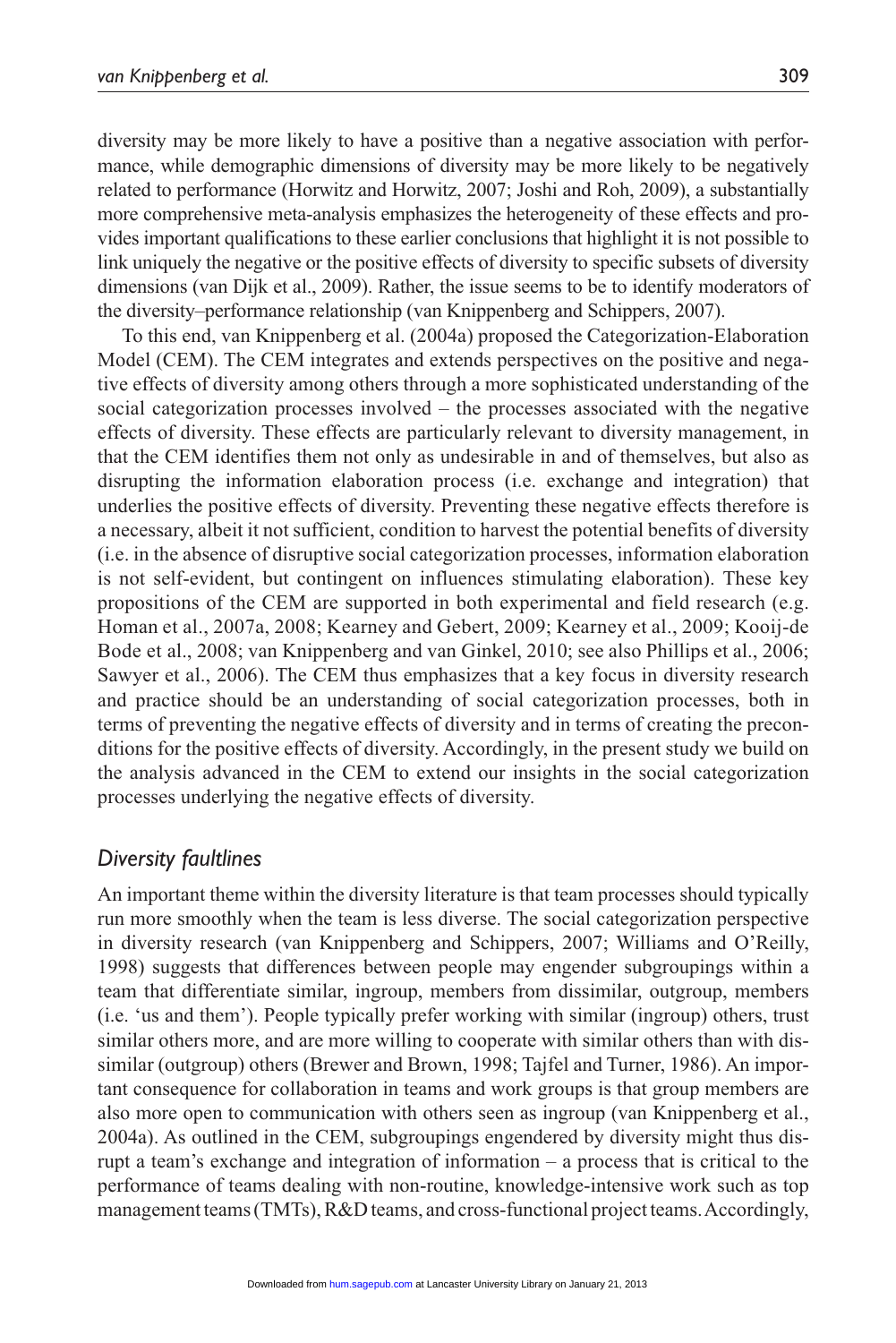under the influence of social categorization processes, homogeneous teams may function more smoothly and harmoniously and communicate more effectively than more diverse teams in which differences engender subgroupings.

Clearly, however, as narrative reviews and meta-analyses make clear, these disruptive influences do not always happen. A key question therefore is what moderates this negative impact of diversity on performance. In answer to this question, the CEM builds on key insights from research in social categorization regarding the *salience* of social categorizations. Research in categorization salience shows that it is the salience (i.e. cognitive activation; Turner et al., 1987) of categorizations that drives subgrouping effects and that there is no one-on-one relationship between differences between team members and categorization salience. That is, greater diversity does not necessarily result in stronger categorization processes and the same diversity may be more or less problematic, contingent on the triggers of categorization salience (Lau and Murnighan, 1998; Pearsall et al., 2008; Randel, 2002). An important implication of this insight is that to predict the categorization effects of diversity we should focus on factors influencing categorization salience and not just on the degree to which there are differences between team members (van Knippenberg et al., 2004a). This is the perspective we adopt and extend in the present study.

In analyzing the salience of subgroupings in diverse teams, the CEM relies on selfcategorization theory and its identification of the determinants of categorization salience (Turner et al., 1987). The self-categorization perspective holds that because categorizations are used to make sense of the world by capturing similarities and differences between people, a potential categorization is more likely to be salient the higher its *comparative fit*, that is, the more it results in groupings with high within-group similarity and high between-group difference. The notion of comparative fit has an important implication for diversity research. Diversity on any given dimension may have dramatically different effects depending on whether differences on the dimension converge with differences on other dimensions or not. The more the positions on two dimensions of diversity are correlated (e.g. the more the male members of a team also tend to be the older members of the team), the higher the comparative fit of a categorization in terms of these dimensions (e.g. older men vs younger women), and the more likely this subgrouping is to be salient and to disrupt team process and performance. Conversely, when differences on one dimension cut across differences on another (e.g. age and gender are uncorrelated), this lowers comparative fit and thus the salience of potential subgrouping. This is an influence that could never be uncovered by the traditional focus on separate dimensions of diversity and thus is an important extension of the social categorization perspective on diversity.

Lau and Murnighan (1998) proposed the term *faultlines* to refer to combinations of differences that may render subgroupings salient. In support of the analysis in terms of categorization salience, evidence is accumulating that faultlines may indeed be negatively related to team process and performance (e.g. Homan et al., 2008; Lau and Murnighan, 2005; Molleman, 2005; Sawyer et al., 2006). These studies have also shown that the influence of faultlines is not limited to particular dimensions of diversity (e.g. demographics) but also extends to more deep-level, informational differences (Bezrukova et al., 2009; Homan et al., 2007b). Moreover, these studies supported the proposition of the CEM that the disruptive influence of faultlines revolves around their detrimental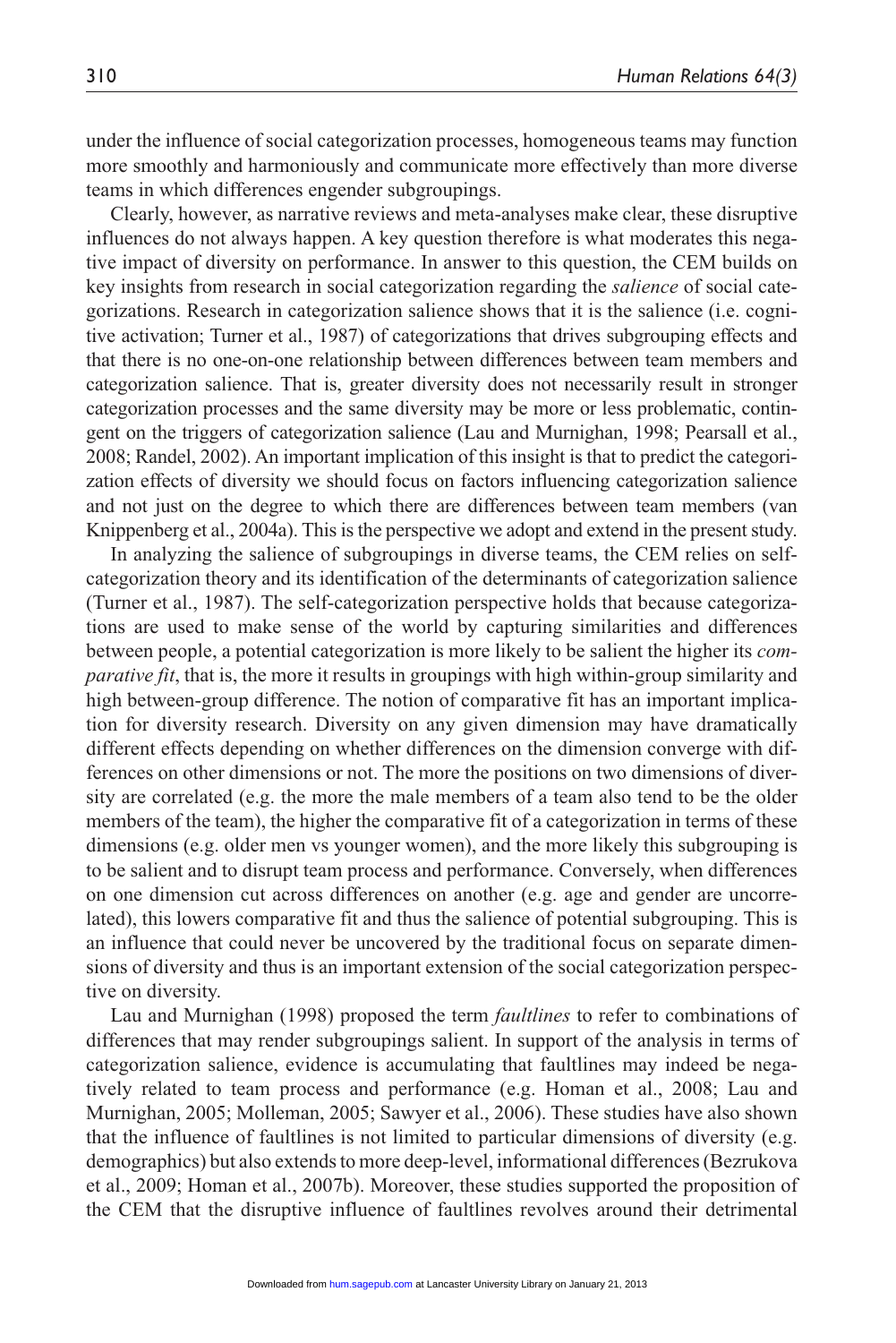effect on information elaboration (Homan et al., 2007b, 2008). This evidence that it is not so much diversity per se that is problematic but rather combinations of diversity dimensions that result in strong faultlines begs the question of how to manage faultlines, or in more conceptual terms, which influences may attenuate the negative relationship between faultlines and performance.

Whereas faultline research initially focused on establishing the disruptive influence of faultlines, more recently research has started to engage with moderators of the relationship between the strength of faultlines (i.e. the extent to which positions on different dimensions of diversity are correlated within a team) and performance. Rico et al. (2007) showed that team autonomy exacerbates the negative impact of faultlines, presumably because a greater need for team communication (cf. information elaboration) associated with greater autonomy makes the influence of faultlines more apparent (cf. Molleman, 2005). Speaking more to the categorization dynamics underlying faultlines, Bezrukova et al. (2009) showed that faultlines are more disruptive the greater the difference between subgroupings (cf. comparative fit), and also obtained some evidence that faultlines may be less problematic the more members identify with the team (which was also interpreted in terms of comparative fit).

The present study fits within this emerging stream of research and extends faultline research in three important ways. First, as highlighted in the CEM, faultlines represent only one of the factors governing salience (i.e. comparative fit). The present study makes an important conceptual contribution by further developing the salience perspective in diversity. In doing so, it identifies a factor attenuating the influence of faultlines (i.e. shared objectives). Second, approaches to the operationalization of faultlines have confounded multi-dimensional faultlines with their constituent parts, potentially giving rise to erroneous conclusions. We propose an approach to faultlines that addresses this shortcoming of earlier studies and that we argue should set the standard for future studies – and moreover introduce the first faultline measure that maintains the continuous nature of interval variables like tenure and age (i.e. which is important to avoid artificial dichotomies that may result in a misspecification of faultline strength). Third, when focusing on the team that is responsible for the performance of the organization as a whole, the top management team (TMT), faultlines may be seen as a negative influence on the performance of the organization as a whole (Li and Hambrick, 2005), and the current study is the first to establish relationships between (TMT) faultlines and objective indicators of organizational performance.

#### *Shared objectives*

Insights into the factors driving the salience of categorizations made it possible to identify the role of faultlines in the diversity–performance relationship. These insights may also be used to identify attenuating influences in this relationship. Faultlines disrupt performance because they render subgroupings salient through the principle of comparative fit, but this is not the only factor governing salience. Based on self-categorization theory (Turner et al., 1987), the CEM identifies *normative fit* as a second major influence on categorization salience. Normative fit captures the extent to which a categorization makes sense within individuals' subjective frame of reference (Turner et al., 1987). That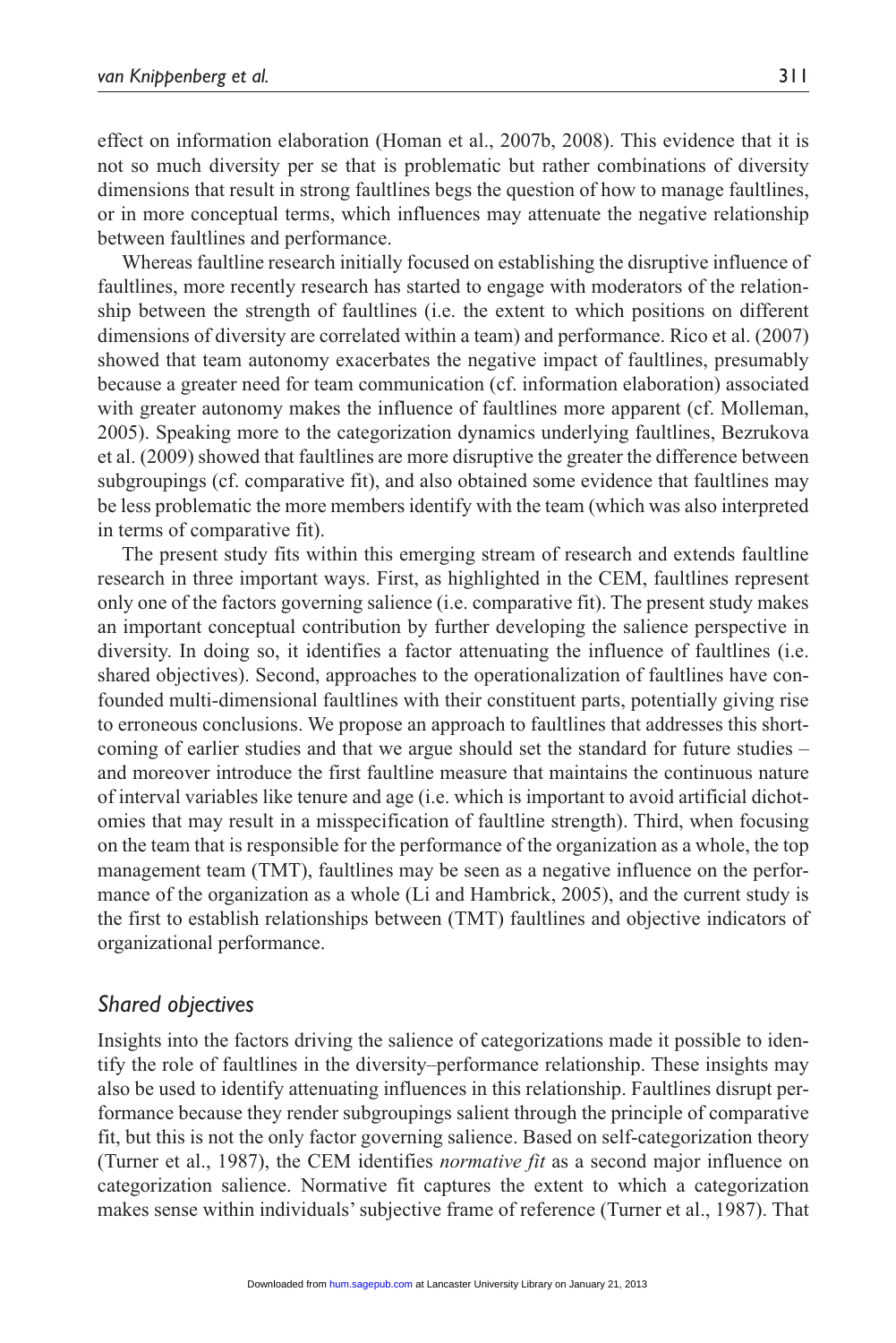is, categorization salience is not just a matter of the extent to which the categorization provides 'a good summary of the data' in capturing within-group similarities and between-group differences, but also of the extent to which the categorization is subjectively meaningful – categorizations that are subjectively meaningful are more likely to be salient. Societal gender stereotypes may, for instance, give subjective meaning to a gender categorization (cf. Pearsall et al., 2008), whereas a categorization in terms of body length may seem meaningless in most organizational contexts (even when it would capture differences between team members equally well as a gender categorization; i.e. given similar comparative fit).

The principle of normative fit may be employed to identify factors that attenuate the disruptive influence of diversity faultlines. From a salience of categorizations perspective, faultlines are problematic because they increase the salience of subgroupings in the team at the expense of the salience of the categorization as one team (Earley and Mosakowski, 2000). From this perspective, what would be required to counteract the influence of faultlines is an influence that increases the salience of the categorization as one team and thus distracts from subgroupings in the team (cf. Gaertner et al., 1993; van Knippenberg, 2003). In terms of normative fit, what would be required is an influence associated with the subjective meaningfulness of the categorization as one team (note that the principle of normative fit could also involve influences that render subgroupings less subjectively meaningful, but given the formal nature of the team versus the emergent, spontaneous nature of subgroupings, a focus on the team is more obvious from a managerial perspective at least). From the perspective of teams and work groups in organizations, such influence would probably lie first and foremost in the very raison d'être of the team – the objectives it is there to achieve.

While all organizational teams exist for a reason, there may be important differences between teams in the extent to which these objectives are clear and shared among team members. Such differences may arise independently of team composition, for instance as a result of the team's leadership or under the influence of external (e.g. market) factors that may render objectives more clear and obvious. The concept of *shared objectives* (Anderson and West, 1998) captures this, referring to the extent to which the team is committed to clear and shared objectives. Shared objectives can be seen as important in team effectiveness, because they offer a shared focus that guides team process and provides reference points for team self-regulation (Kozlowski and Bell, 2003). While the concept of shared objectives was not developed to address the issue of subgroupings within teams, it aligns very well with the analysis in terms of normative fit and the subjective meaningfulness of the categorization as one team. It also connects well with the related notion of a shared intergroup goal identified in early research in intergroup relations (Sherif, 1966), which may be interpreted as an influence counteracting the salience of subgroupings by rendering the categorization as one group more salient (van Knippenberg, 2003). Moreover, by providing clear focal points in shared objectives, shared objectives may also be associated with team communication processes that are guided and structured by these objectives, thus rendering subgroupings less subjectively relevant to such communication (cf. van Knippenberg, 1999). In short, shared objectives may render the shared team membership more salient and thus subgroupings less salient, and therefore attenuate the relationship between faultlines and organizational performance.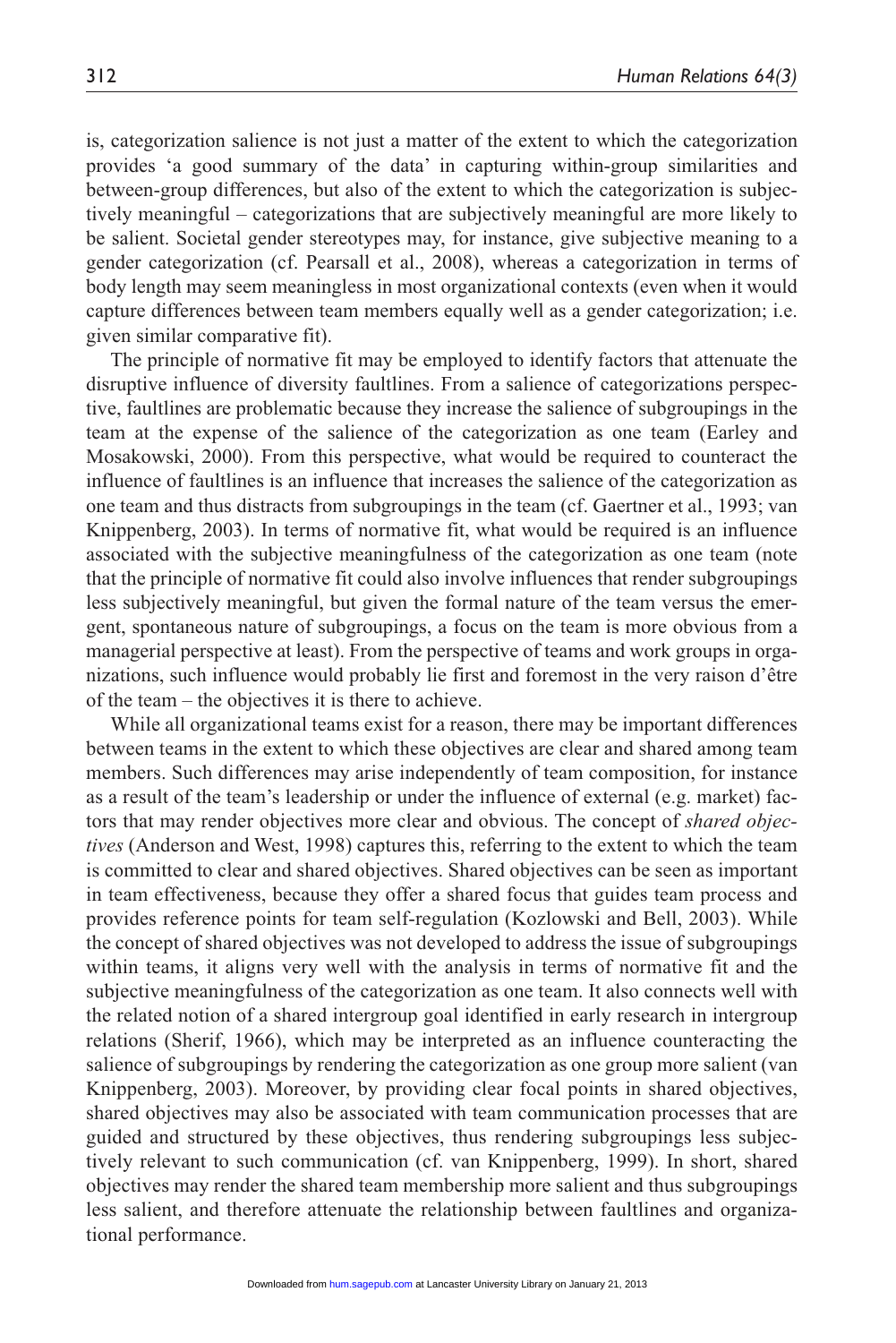# *Study hypotheses: TMTs, decomposition of faultlines, and organizational performance*

To put our analysis to the test, we focused on diversity faultlines in top management teams (TMTs) – the team of senior managers around the company's CEO. While there is no reason to see TMTs as qualitatively different from other teams studied in diversity research (cf. van Dijk et al., 2009; van Knippenberg et al., 2004a), TMT diversity is a particularly interesting case because its influence can be studied in relationship with the performance of the organization as a whole (Carpenter et al., 2004; Hambrick and Mason, 1984). Preliminary evidence for the role of faultlines in TMTs can be found in Li and Hambrick's (2005) findings that faultlines in joint venture management teams were negatively related to subjective perceptions of performance. Subjective perceptions should not be equated with objective indicators of performance, however (Bommer et al., 1995), especially not in diversity research where diversity itself may introduce biases in performance ratings (van Dijk et al., 2009), and a contribution the current study makes is that it provides the first test of the relationship between faultlines and objective indicators of organizational performance.

While the present study is the first to establish a link between TMT faultlines and objective indicators of organizational performance, the rationale to expect such a relationship is in line with the more general analysis of faultlines. When faultlines invite subgroupings within the TMT, this will disrupt effective team communication and collaboration, and in particular the process of information elaboration that is crucial to performance in teams dealing with complex problems and decisions, non-routine challenges, and a great variety of complex information. For TMTs this could, for instance, mean that faultlines cause teams to arrive at less optimal solutions to problems, less competitive strategic decisions, and less innovative policies than they could have reached without this disruptive influence. These outcomes of team elaboration processes are all likely to be reflected in the bottom line financial performance of the company (Carpenter et al., 2004; Hambrick and Mason, 1984).

Our conceptual analysis concerns fundamental principles underlying the influence of diversity and accordingly we aimed for our study to speak broadly to diversity research. We therefore focused our analysis on attributes that are representative for research in TMT diversity and in diversity at large. Diversity research has mainly revolved around diversity in gender, age, tenure, ethnicity, and functional background. Ideally, we would therefore focus on these five dimensions. Two complications, however, led us to reduce our focus to three of these: gender, tenure, and functional background. First, age and tenure are typically too highly correlated to include in the same analysis (i.e. it takes a certain age to achieve a certain tenure even when low tenure does not necessarily imply young age). We therefore opted to focus on tenure as this speaks more broadly to the TMT literature (Carpenter et al., 2004). Second, the reality of TMTs in many industries is that there are virtually no members with an ethnic minority background (Sangler-Grant and Schneider, 2004), and the current sample was no exception, precluding the possibility to study ethnic diversity.<sup>1</sup>

Functional background diversity has been studied extensively inside and outside the TMT domain, and is the dimension of diversity often associated most with the informational benefits of diversity (Horwitz and Horwitz, 2007; Joshi and Roh, 2009). Even so, functional background diversity arguably also is a basis for subgroupings (van Knippenberg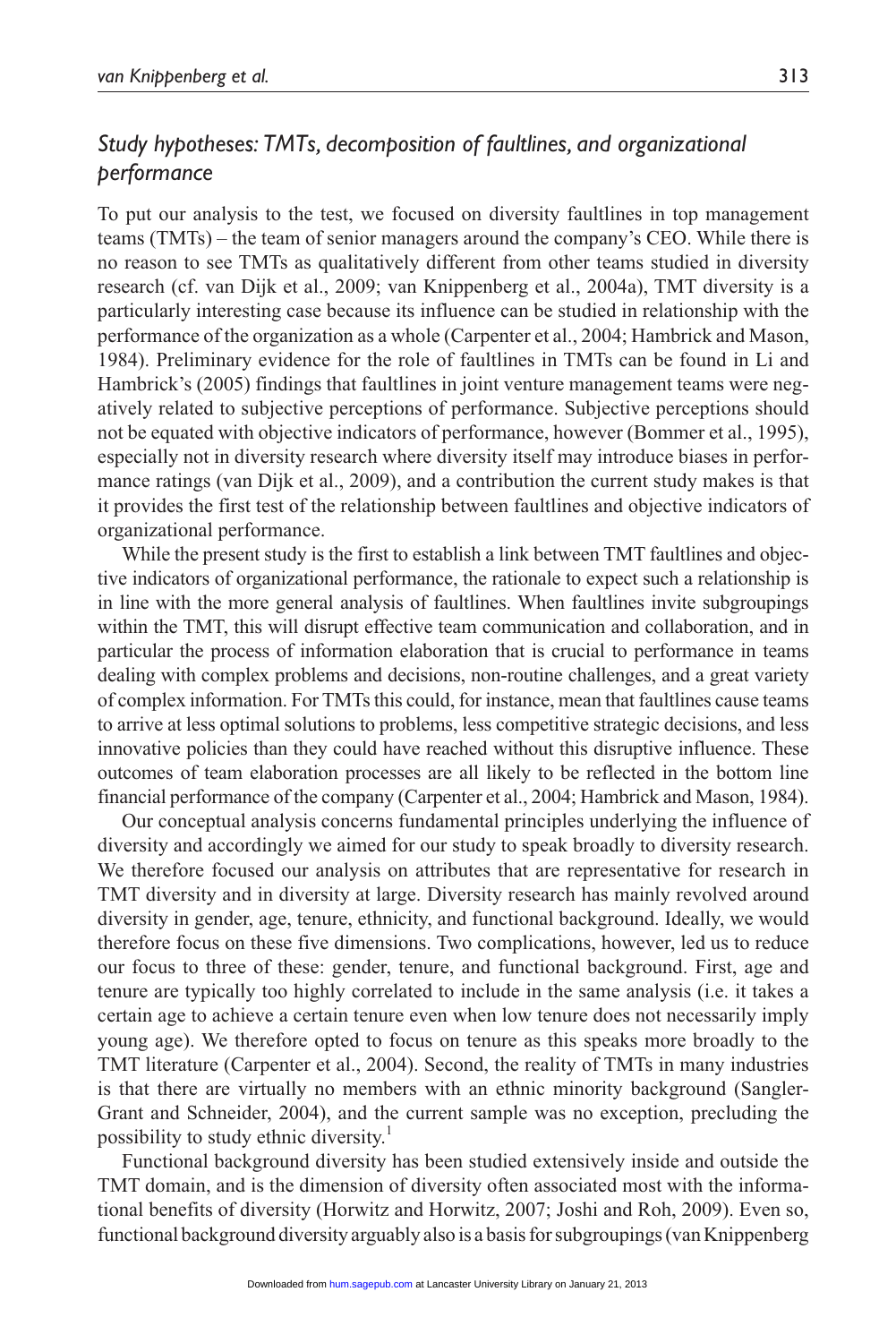et al., 2004a) and relationships between functional background diversity and performance vary considerably for TMTs as well as for other teams (van Dijk et al., 2009). In TMTs, for instance, research has yielded both positive and negative relationships between functional background diversity and performance as well as null findings (e.g. Hambrick et al., 1996; Knight et al., 1999; Smith et al., 1994). While it is clear that functional background diversity may be related to (TMT) performance, there thus clearly is scope for a more sophisticated analysis of some of the contingencies involved (see Cannella et al., 2008).

The picture for tenure diversity looks similar. Tenure diversity may be a source of information as different 'generations' within the team may develop different perspectives through different experiences, but such differences may also feed into subgroupings (van Knippenberg et al., 2004a). Not surprisingly, findings for tenure diversity vary substantially across studies (van Dijk et al., 2009) and TMT tenure diversity is no exception (e.g. Bunderson and Sutcliffe, 2002; Hambrick et al., 1996). Here too, the conclusion seems justified that there is scope for further analysis of some of the contingencies involved.

Research in gender diversity likewise suggests a range of effects (van Dijk et al., 2009) consistent with the notion that gender diversity may both be associated with valuable differences in experience, information, and perspectives, and form a basis for subgroupings (van Knippenberg et al., 2004a). The study of TMT gender diversity is somewhat of a special case, however. Few studies have examined TMT gender diversity, presumably mainly because women are vastly underrepresented in TMTs (Sealy et al., 2008; Welbourne et al., 2007). This implies that any study of TMT gender diversity is confronted with a restriction of range in the diversity considered – essentially studying a range from all-male teams to teams with one or at best only a few female members (see Kanter, 1977). While such restriction of range provides a qualification of the conclusions drawn, it is no reason not to study gender diversity, especially when the restriction of range is representative of the population studied (Harrison and Klein, 2007). Likewise, the low number of women in TMTs does not preclude the meaningful study of faultlines involving gender – even a minority of one can form a basis for a faultline that has a disruptive effect on group performance (Sawyer et al., 2006).

While controlling for faultlines (i.e. presumably controlling for disruptive subgroupings) there may be little reason to expect diversity in tenure, gender, or functional background to be negatively related to performance, faultlines formed by combinations of functional background, tenure, and gender differences may be expected to be negatively related to organizational performance. We should be open, however, to the possibility that not all faultlines are created equally, and our study also makes a contribution to faultline research through the approach to faultlines we adopted in this respect.

Faultlines are typically operationalized by an index that reflects the extent to which positions on different dimensions of diversity are correlated, where perfect correlations represent perfect faultlines (Shaw, 2004; cf. Thatcher et al., 2003). Prior research has adopted faultline measures that represent the extent to which there is a faultline based on a combination of all the dimensions of diversity studied (e.g. Thatcher et al., 2003). When studying more than two dimensions of diversity, however, a meaningful distinction can be made between faultlines formed by only two dimensions of diversity and faultlines formed by three or more dimensions of diversity. Using a single faultline measure that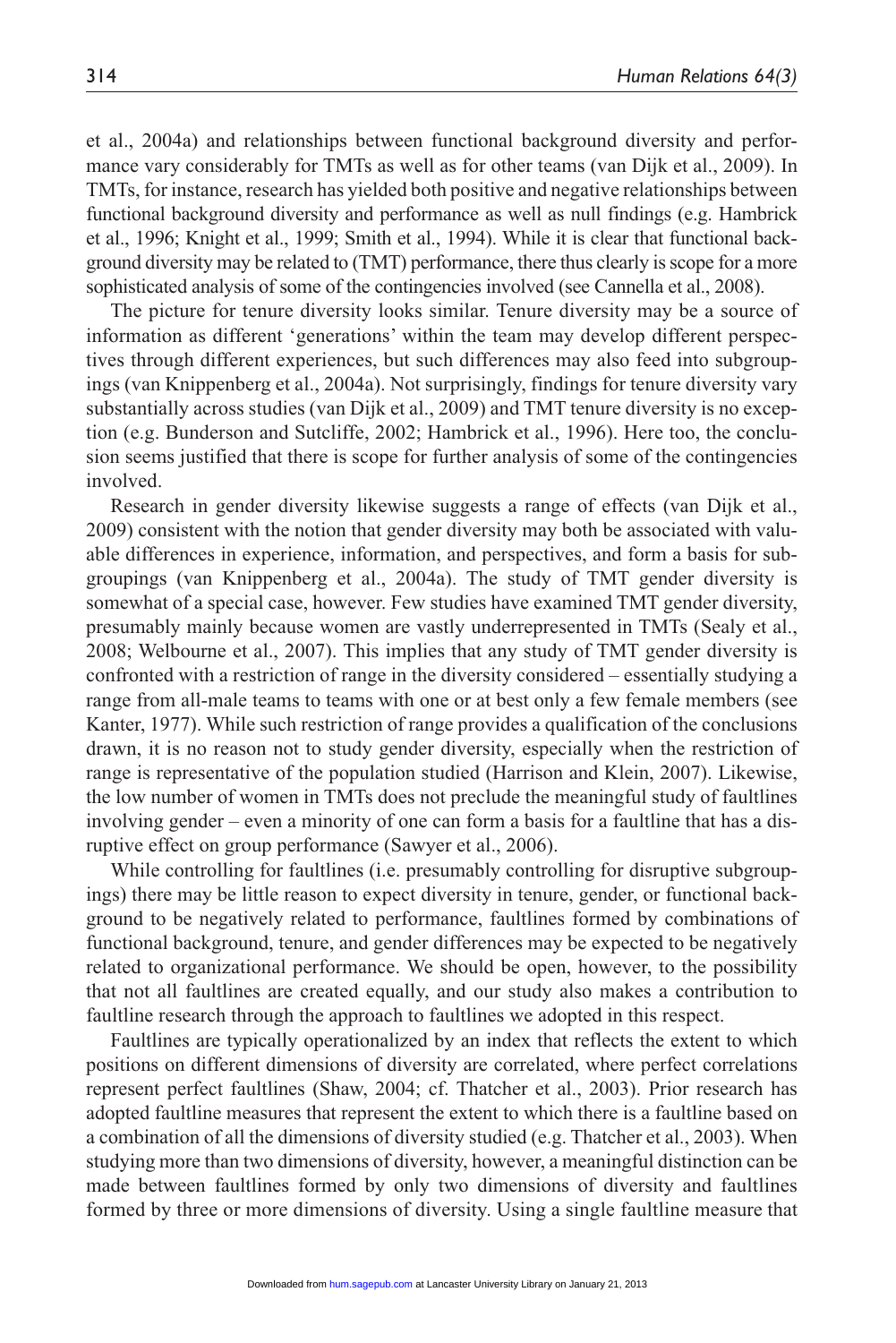combines all dimensions of diversity obscures the contribution of different dimensions to creating faultline effects. This may lead to the erroneous conclusion that multiple dimensions in combination exert an influence whereas in reality it is only the combination of a subset of these dimensions that affects outcomes. In the present study, in contrast, we decomposed faultlines into faultlines formed by two dimensions (i.e. two diversity attributes) and the faultline formed by all three dimensions (i.e. all three diversity attributes studied). That is, where previous research would only focus on the functional background by tenure by gender faultline, we also studied the functional background by tenure, functional background by gender, and tenure by gender faultlines. This decomposition in twodimensional and three-dimensional faultlines prevents erroneous attributions of influences of two-dimensional faultlines to the three-dimensional faultline.

This is no trivial point, as the normative fit principle also suggests that faultlines composed of some attributes may be more likely to invite subgroupings than others. While the principle of comparative fit would suggest that faultlines of equal strength are equally disruptive to performance, some convergences of differences may be more likely to be salient than others because of greater normative fit. In this respect, gender may be expected to be different from tenure and functional background in important ways. Gender is associated with clear societal stereotypes (Fiske, 1998), which may contribute to the normative fit of subgroupings involving gender distinctions. This may be especially true in TMTs where women are clearly underrepresented, because such 'token' status may add to the visibility of and negative responses to female TMT members (Kanter, 1977). Tenure, in contrast, is associated less with stereotypic beliefs and moreover is an interval variable for which it may be more negotiable what constitutes similarity and difference (e.g. in the context of a TMT, does a one-year tenure difference render two people similar or different?). Functional background is categorical and thus lends itself better to clear distinctions than tenure, but it typically lacks the association with widely shared stereotypes of gender. Accordingly, faultlines involving gender may provide a stronger basis for subgroupings than tenure by functional background faultlines (cf. Bezrukova et al., 2009). The decomposition of faultlines into their constituent elements in the present study may thus help uncover meaningful differences in this respect that may be understood through the principle of normative fit – we would expect faultlines involving gender to have a stronger influence.

Central to our analysis is the moderating influence of shared objectives in the faultline–performance relationship, and we note that moderation hypotheses typically qualify hypotheses regarding direct relationships (i.e. moderation implies that a direct relationship may not hold for all levels of the moderator). Even so, including a formal test of the direct relationship hypothesis is useful, because it speaks to the value of our approach of decomposing faultlines in and of itself. In sum, then, we tested the following hypotheses:

*Hypothesis 1*: Two-dimensional and three-dimensional faultlines formed by TMT diversity in gender, tenure, and functional background are negatively related to organizational performance.

*Hypothesis 2*: The negative relationship between diversity faultlines and organizational performance is weaker with higher shared objectives.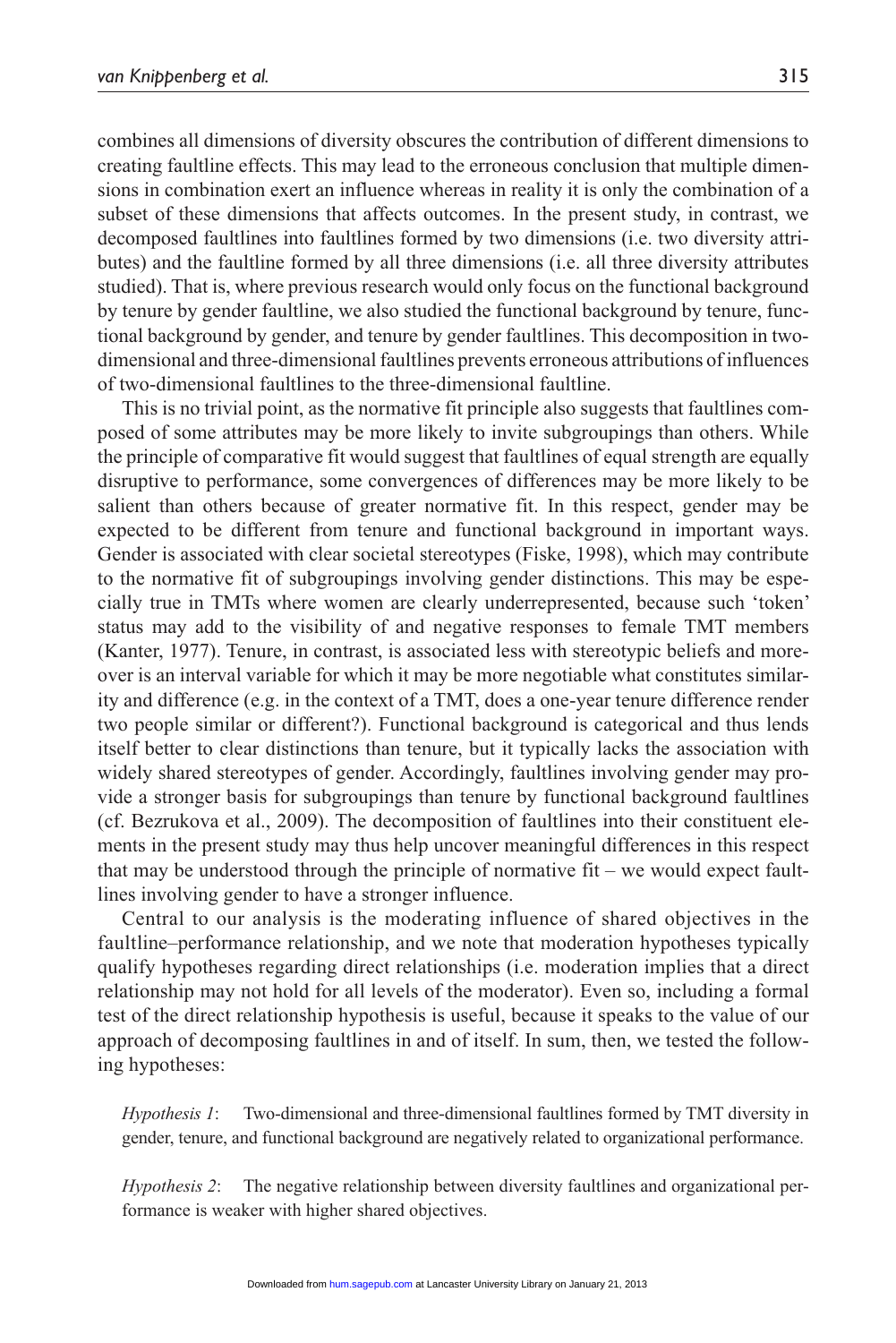# **Method**

### *Sample*

Data were collected from UK manufacturing companies identified from sector databases and by Chambers of Commerce and Trade Associations. Companies from four sectors were approached: engineering, plastics and rubber, electronics and electrical engineering, food and drink. A few companies from other sectors were included in a miscellaneous category. A representative sample of 111 companies from this population was composed for a different research project not involving the current TMT data. We contacted the CEO of each to solicit cooperation for the current study and to identify the members of the TMTs. In 42 of these organizations, this was agreed and we distributed questionnaires to team members. A total of 248 of these 392 questionnaires were returned – a response rate of 63.3 percent. At least three questionnaires were returned for each team for a response rate of at least 50 percent, so there was no need to exclude teams from the study. We treated the returned data as if random, assuming that aggregated data from team members provided unbiased estimates of true team scores.<sup>2</sup> The 42 organizations were broadly representative of both the larger sample and the research population of small and medium manufacturing organizations in terms of overall performance. Respondents had a mean team tenure of 23.1 months (SD = 23.4 months). Functional background had response options of management (20%), finance (17%), engineering  $(38\%)$ , production  $(11\%)$ , marketing/sales  $(13\%)$ , or human resource management  $(3\%)$ . The sample included 96 percent men and 4 percent women.<sup>3</sup>

#### *Measures*

*Faultlines* We propose improvements over previous faultline measurement that may be seen as a contribution of the current study in and of itself. First, as outlined in the introduction, we decomposed faultlines into two- and three-dimensional faultlines. Second, our measure maintains the continuous nature of an interval variable like tenure. Various methods for measuring faultlines have been proposed and used, notably Thatcher et al.'s (2003) index (*Fau*), and Shaw's (2004) index based on a Chi-squared statistic. All of these measures have in common that they are based on categorical measurement of variables. When variables are continuous (e.g. tenure), this requires that artificial categorization take place, resulting in a loss of measurement validity (i.e. faultlines based on artificial dichotomies may both be underestimated and overestimated as compared with what would be justified on the basis of the continuous variable). We therefore propose an index that allows incorporation of continuous variables, but is otherwise consistent with the principles behind Shaw's (2004) index, which differs from Thatcher et al.'s (2003) in that it captures within-subgroup similarity as well as between-subgroup differences consistent with the notion that within-group similarities and between-group differences drive categorization salience based on faultlines (van Knippenberg et al., 2004a).

In the case of two attributes, this is equivalent to the extent to which one attribute is explained by the other. This is captured by effect size relating amount of variance in one attribute explained by the other; that is,  $R$  or  $R^2$  in regression terms. This also has the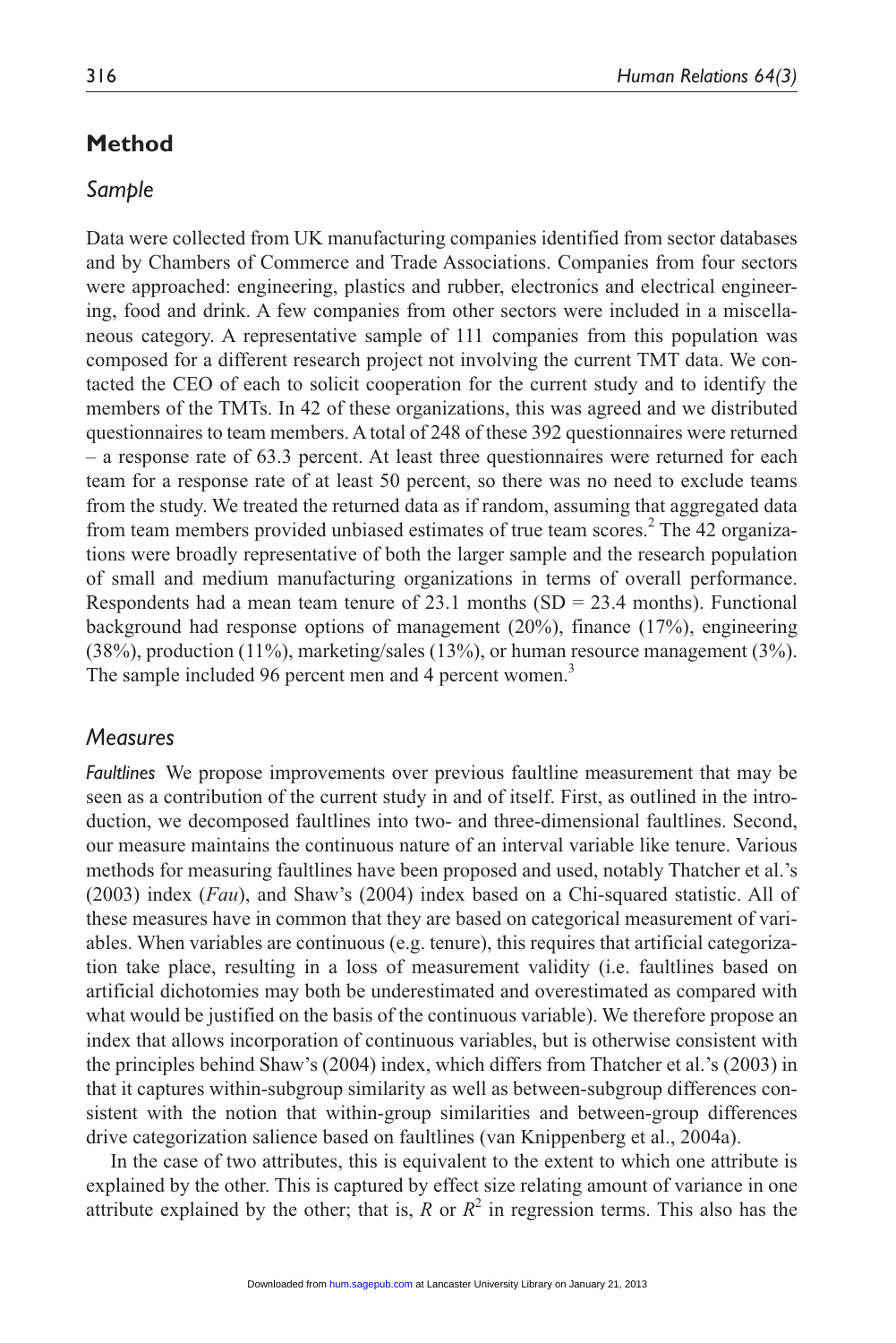advantage of being measured on a meaningful scale: 0 represents no faultline; 1 a complete faultline.<sup>4</sup> To illustrate, take the case of a potential gender by tenure faultline. If all variation in tenure is captured by gender (e.g. the three male members of a team have three years of tenure, the female member of the team two years), *R* is 1 to capture a complete faultline. When there is variation in tenure within gender, however (e.g. two male members have three years of tenure, the third four years), the faultline is weaker (and *R* lower) as not all variation in tenure is captured by gender. In case gender group boundaries also overlap in tenure (e.g. one of the male members has one year of tenure, the other two three), the faultline is even weaker and *R* even lower. Thus, consistent with the comparative fit definition of faultlines, *R* is higher with higher within-group similarity and between-group difference.

In the case of faultlines formed by more than two dimensions, the issue is less straightforward, as (in the case of three dimensions)  $R_{y.xz}$  is not usually equal to  $R_{x,yz}$  or  $R_{z,y}$ (where  $R_{y, xz}$  represents the multiple correlation when *y* is regressed on *x* and *z*). There is no obvious choice between them, so the best option is to use a combination of all three. Note that a complete three-dimensional faultline would be present if and only if  $R_{xyz}$  =  $R_{x,yz} = R_{z,xy} = 1$ , as this would mean any one variable is uniquely defined by the other two. Conversely, if any of the three were zero, then this would mean there is no interplay between the three variables above and beyond that described by the two-dimensional terms, and thus the three-dimensional faultline should also be zero. Therefore, we measure the three-dimensional faultline by the product  $R_{y,xz} R_{x,yz} R_{z,y}$ , and note that it should only be included in regression analysis when each of the two-dimensional terms is also included. More generically, for a set of *k* attributes  $x_1, x_2, ..., x_k$ , the *k*-dimensional faultline term is given by the formula:

$$
F_k = \prod_{i=1}^k R_{x_i} \text{All } x \neq x_i
$$

Note that the two-dimensional faultlines and the three-dimensional faultline (or more generally, a *k*-dimensional faultline) thus are not qualitatively different in nature: all capture the extent to which team member characteristics on different diversity attributes converge. They only differ in the number of diversity attributes on which they are based.

Gender is dichotomous, but functional background has six categories. It is not possible to calculate  $R_{y,z}$  in the same way when functional background is a dependent variable. Instead, we perform a multinomial logistic regression, taking the square root of a pseudo-*R*<sup>2</sup> to get an equivalent figure (using Nagelkerke's pseudo-*R*<sup>2</sup> which is scaled between 0 and 1).

*Diversity* Following Harrison and Klein (2007), to capture gender and functional background diversity (i.e. variety), we used Blau's (1977) index. Diversity for the interval variable of tenure was measured by the standard deviation (i.e. separation).

*Shared objectives* Shared objectives were measured with Anderson and West's (1998) scale. This includes 11 items on clarity, perceived value, sharedness, and attainability of team objectives. Example items include, 'How clear are you about what your team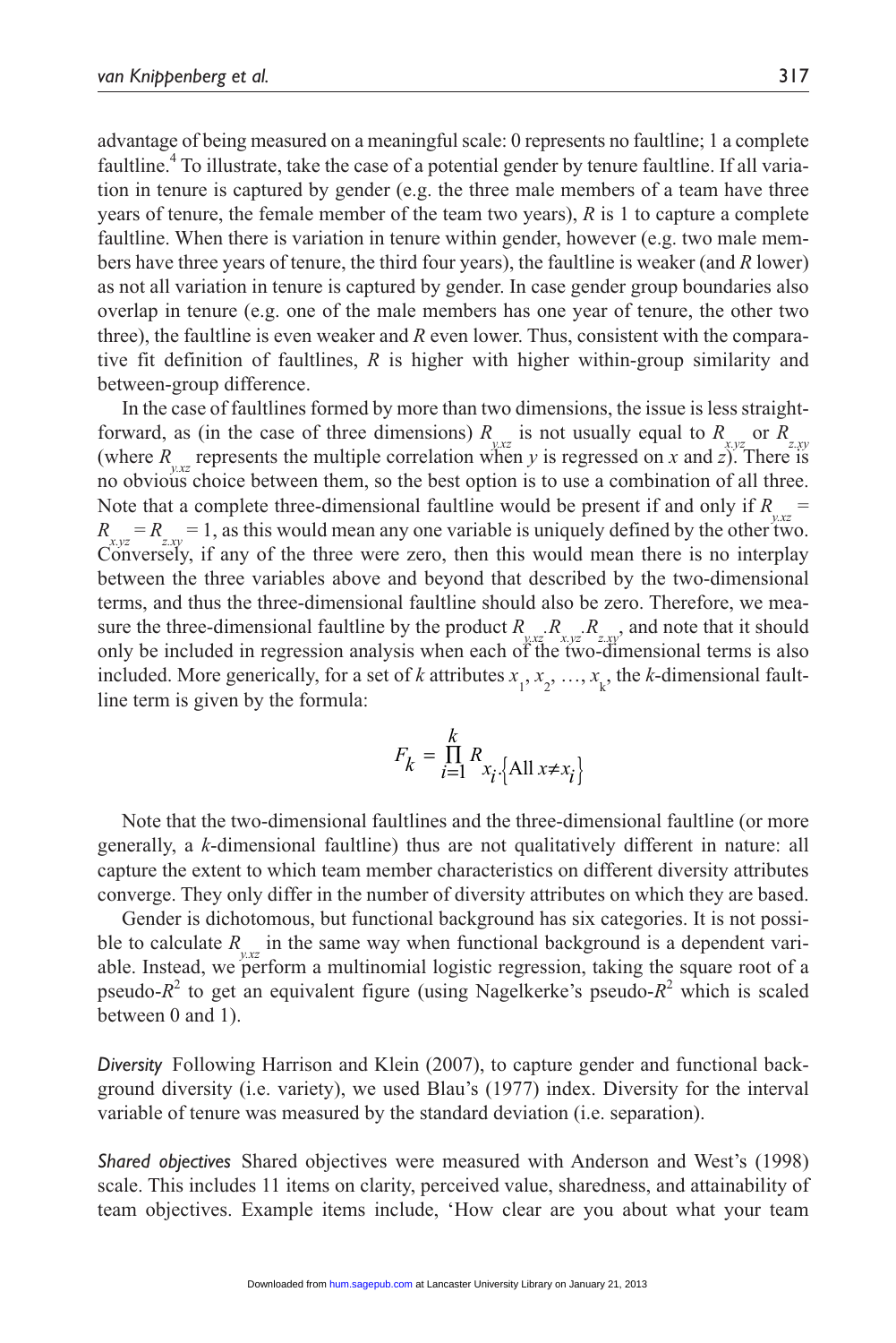objectives are?', and 'To what extent do you think other team members agree with these objectives?' (responses on five-point scales from 'Not at all' to 'Completely'). Internal consistency was good ( $\alpha$  = .91). Agreement of team members' responses was demonstrated by an average  $R_{\text{word}}$  value of 0.97. Interrater reliability was good with ICC(1) = .21.

*Performance* We used two performance indicators especially developed for the UK manufacturing industry (Nickell and van Reenen, 2001), organizations' productivity and profitability. Productivity was defined as log(value added per employee), standardized by industrial sector and retail price index. Value added refers to the value added by the firm to the raw materials and components available at the beginning of the production process. This was calculated by adding to pre-tax profits, labour costs (wages and salaries, bonuses, National Insurance contributions), and capital costs (depreciation of assets, interests payments on loans). Profitability was defined as log(profit per employee), standardized by industrial sector and retail price index. Data used were averages for the three-year period beginning with the financial year in which survey data were collected. Performance data were collected from publicly available financial records.<sup>5</sup>

### *Control variables*

In common with other research with financial data as outcomes, we controlled for size of organization (measured by log(number of employees)) and sector (engineering, rubber/ plastics, or other). We also controlled for prior performance (productivity or profitability as appropriate), measured as the average performance in the three financial years prior to data collection. Following Harrison and Klein (2007), we included the average team tenure and dummy variables representing the proportions of each functional background as controls, as well as team size.<sup>6</sup>

# **Results**

Table 1 displays descriptive statistics. Faultline measures are inevitably correlated with their constituent parts (e.g. diversity controls) – the high correlations observed between these measures are there 'by design' and come as no surprise. Even so, they raise the question of whether multicollinearity might be a problem. We therefore consulted collinearity statistics for the regression analyses, and these suggested that multicollinearity was not a significant problem in these analyses. Table 2 shows the results of regression analyses of the performance variables on the two-dimensional faultlines and on the three-dimensional faultline controlling for the two-dimensional faultlines (i.e. the three-dimensional faultline is operationalized as the product of the two-dimensional faultlines and the regression can only yield an estimate of the three-dimensional faultline when the influence of the twodimensional faultlines is partialed out; conversely, a test of the two-dimensional faultlines requires that the three-dimensional term is kept out of the equation). Changes in adjusted  $R^2$  are shown to demonstrate that the change in  $R^2$  cannot be attributed to shrinkage (note that such adjusted change values can be larger than unadjusted values). Hypothesis 1 was only supported for the gender\*functional background faultline as predictor of productivity  $(\Delta R^2 = 12.4\%, p < .01)$ , testifying to the importance of decomposing faultlines.<sup>7</sup>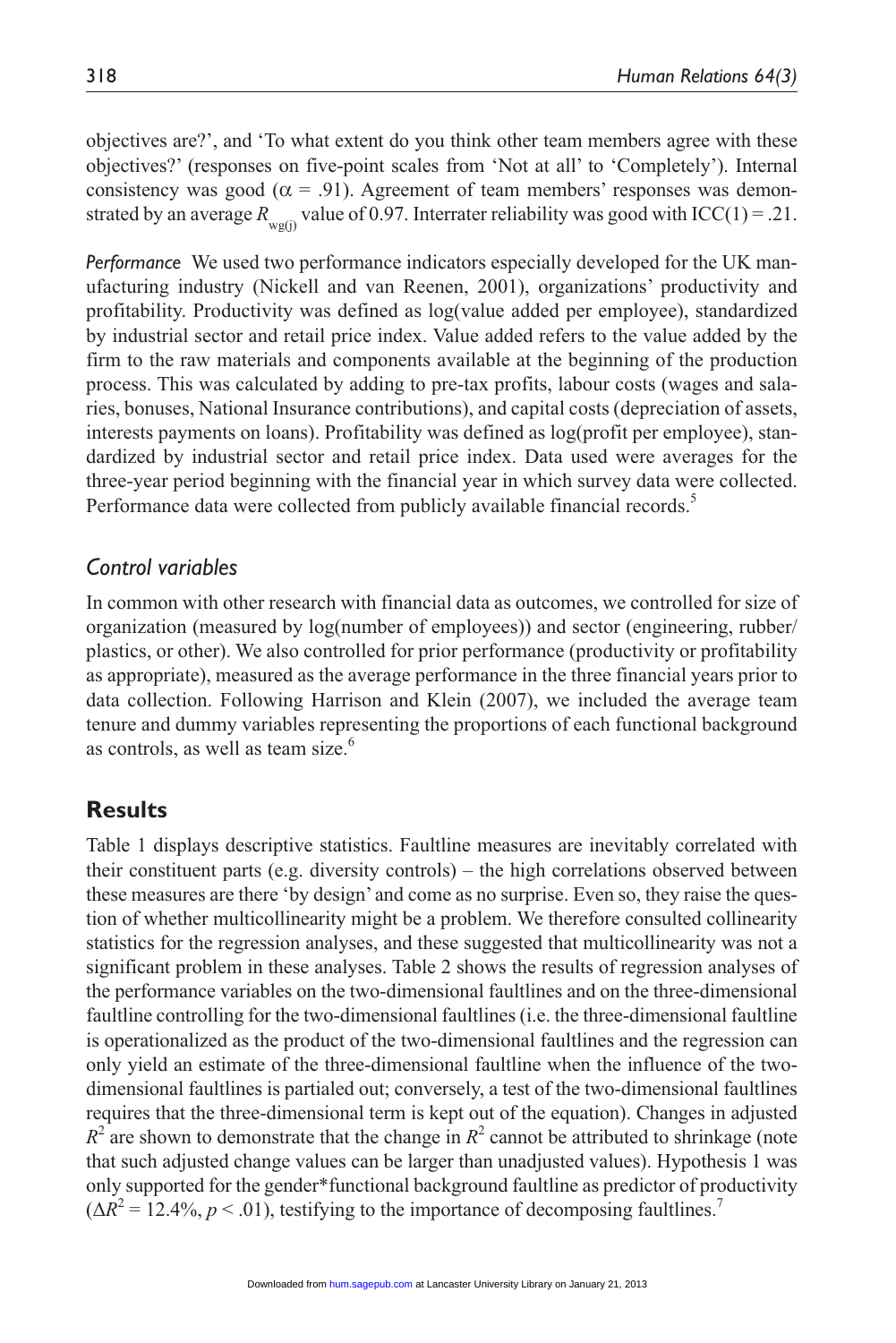| Table I Means, standard deviations and correlations between all study variables                                      |               |                   |                      |                                         |                                                          |                                                                                            |                       |                                                                                                                                                                                                                                                                                                      |                      |                                                       |                  |                              |                                     |                                                                                                                                                                                                                                                                                 |                  |                   |
|----------------------------------------------------------------------------------------------------------------------|---------------|-------------------|----------------------|-----------------------------------------|----------------------------------------------------------|--------------------------------------------------------------------------------------------|-----------------------|------------------------------------------------------------------------------------------------------------------------------------------------------------------------------------------------------------------------------------------------------------------------------------------------------|----------------------|-------------------------------------------------------|------------------|------------------------------|-------------------------------------|---------------------------------------------------------------------------------------------------------------------------------------------------------------------------------------------------------------------------------------------------------------------------------|------------------|-------------------|
|                                                                                                                      | Mean          | SD                |                      | Ń                                       | $\sim$                                                   | 4.                                                                                         | ம்                    | ݥ                                                                                                                                                                                                                                                                                                    | Z.                   | ∞                                                     | ö                | $\bar{c}$                    | $\equiv$                            | <u>ام</u>                                                                                                                                                                                                                                                                       | ഇ്               | $\overline{4}$    |
| I. Team size                                                                                                         |               |                   |                      |                                         |                                                          |                                                                                            |                       |                                                                                                                                                                                                                                                                                                      |                      |                                                       |                  |                              |                                     |                                                                                                                                                                                                                                                                                 |                  |                   |
| 2. Productivity                                                                                                      |               |                   |                      |                                         |                                                          |                                                                                            |                       |                                                                                                                                                                                                                                                                                                      |                      |                                                       |                  |                              |                                     |                                                                                                                                                                                                                                                                                 |                  |                   |
| 3. Profitability                                                                                                     |               |                   |                      |                                         |                                                          |                                                                                            |                       |                                                                                                                                                                                                                                                                                                      |                      |                                                       |                  |                              |                                     |                                                                                                                                                                                                                                                                                 |                  |                   |
| 4. Prior productivity                                                                                                |               |                   |                      |                                         |                                                          |                                                                                            |                       |                                                                                                                                                                                                                                                                                                      |                      |                                                       |                  |                              |                                     |                                                                                                                                                                                                                                                                                 |                  |                   |
| 5. Prior profitability                                                                                               |               |                   |                      |                                         |                                                          |                                                                                            |                       |                                                                                                                                                                                                                                                                                                      |                      |                                                       |                  |                              |                                     |                                                                                                                                                                                                                                                                                 |                  |                   |
| 6. Organization size $^3$                                                                                            |               |                   |                      |                                         |                                                          |                                                                                            |                       |                                                                                                                                                                                                                                                                                                      |                      |                                                       |                  |                              |                                     |                                                                                                                                                                                                                                                                                 |                  |                   |
| 7. Sector: engineering <sup>b</sup>                                                                                  |               |                   |                      |                                         |                                                          |                                                                                            |                       |                                                                                                                                                                                                                                                                                                      |                      |                                                       |                  |                              |                                     |                                                                                                                                                                                                                                                                                 |                  |                   |
| 8. Sector: rubber/plastics <sup>b</sup><br>9. Sector: other <sup>b</sup>                                             |               |                   |                      |                                         |                                                          |                                                                                            |                       |                                                                                                                                                                                                                                                                                                      |                      |                                                       |                  |                              |                                     |                                                                                                                                                                                                                                                                                 |                  |                   |
|                                                                                                                      |               |                   |                      |                                         |                                                          |                                                                                            |                       |                                                                                                                                                                                                                                                                                                      |                      |                                                       |                  |                              |                                     |                                                                                                                                                                                                                                                                                 |                  |                   |
| 0. Mean tenure (months)                                                                                              |               |                   |                      |                                         |                                                          |                                                                                            |                       |                                                                                                                                                                                                                                                                                                      |                      |                                                       |                  |                              |                                     |                                                                                                                                                                                                                                                                                 |                  |                   |
| 1.% Management                                                                                                       |               |                   |                      |                                         |                                                          |                                                                                            |                       |                                                                                                                                                                                                                                                                                                      |                      |                                                       |                  |                              |                                     |                                                                                                                                                                                                                                                                                 |                  |                   |
|                                                                                                                      |               |                   |                      |                                         |                                                          |                                                                                            |                       |                                                                                                                                                                                                                                                                                                      |                      |                                                       |                  |                              |                                     |                                                                                                                                                                                                                                                                                 |                  |                   |
| 12. % Finance<br>13. % Engineering<br>14. % Production<br>15. % Marketing/sales<br>16. % HRM<br>17. Gender diversity |               |                   |                      |                                         |                                                          |                                                                                            |                       |                                                                                                                                                                                                                                                                                                      |                      |                                                       |                  |                              |                                     |                                                                                                                                                                                                                                                                                 |                  |                   |
|                                                                                                                      |               |                   |                      |                                         |                                                          |                                                                                            |                       |                                                                                                                                                                                                                                                                                                      |                      |                                                       |                  |                              |                                     |                                                                                                                                                                                                                                                                                 |                  |                   |
|                                                                                                                      |               |                   |                      |                                         |                                                          |                                                                                            |                       |                                                                                                                                                                                                                                                                                                      |                      |                                                       |                  |                              |                                     |                                                                                                                                                                                                                                                                                 |                  |                   |
|                                                                                                                      |               |                   |                      |                                         |                                                          |                                                                                            |                       |                                                                                                                                                                                                                                                                                                      |                      |                                                       |                  |                              |                                     |                                                                                                                                                                                                                                                                                 |                  |                   |
|                                                                                                                      |               |                   |                      |                                         |                                                          |                                                                                            |                       |                                                                                                                                                                                                                                                                                                      |                      |                                                       |                  |                              |                                     |                                                                                                                                                                                                                                                                                 |                  |                   |
| 8. Tenure diversity                                                                                                  |               |                   |                      |                                         |                                                          |                                                                                            |                       |                                                                                                                                                                                                                                                                                                      |                      |                                                       |                  |                              |                                     |                                                                                                                                                                                                                                                                                 |                  |                   |
| 19. Functional background<br>diversity                                                                               |               |                   |                      | 885128876588758878<br>88512887658875887 | 9987199991012890<br>19971990991012890<br>199719900900900 | $8 - 5$ $8 - 7$ $2 - 8$ $3 - 4$<br>$6 - 6$ $6 - 6$ $6 - 6$ $6 - 6$ $6 - 6$ $6 - 6$ $6 - 6$ |                       | $\begin{array}{l} 2 > 0\\  0 < 0\\  0 < 0\\  0 < 0\\  0 < 0\\  0 < 0\\  0 < 0\\  0 < 0\\  0 < 0\\  0 < 0\\  0 < 0\\  0 < 0\\  0 < 0\\  0 < 0\\  0 < 0\\  0 < 0\\  0 < 0\\  0 < 0\\  0 < 0\\  0 < 0\\  0 < 0\\  0 < 0\\  0 < 0\\  0 < 0\\  0 < 0\\  0 < 0\\  0 < 0\\  0 < 0\\  0 < 0\\  0 < 0\\  0 <$ |                      | 5<br>5 5 5 6 5 6 6 6 7 6 7 6<br>5 6 7 9 9 9 9 9 9 9 0 |                  | 299872902020                 | 0.34                                | $\begin{array}{l} 22.59 & 24.59 & 24.59 \\ 24.59 & 24.59 & 24.59 \\ 24.59 & 24.59 & 24.59 \\ 24.59 & 24.59 & 24.59 \\ 24.59 & 24.59 & 24.59 \\ 24.59 & 24.59 & 24.59 \\ 24.59 & 24.59 & 24.59 \\ 24.59 & 24.59 & 24.59 \\ 24.59 & 24.59 & 24.59 \\ 24.59 & 24.59 & 24.59 \\ 24$ |                  | 29800             |
| 20. Shared objectives                                                                                                |               |                   |                      |                                         |                                                          |                                                                                            |                       |                                                                                                                                                                                                                                                                                                      |                      |                                                       |                  |                              |                                     |                                                                                                                                                                                                                                                                                 |                  |                   |
| 21. Gender*tenure faultline                                                                                          | 3.800         | 83<br>0.36<br>0.0 | 0.30<br>0.30<br>0.23 | $rac{13}{9}$ 0.04                       |                                                          |                                                                                            |                       | $0.09$<br>$-0.18$<br>$-0.18$                                                                                                                                                                                                                                                                         |                      |                                                       |                  |                              | $rac{4}{9}$ $rac{9}{9}$ $rac{5}{9}$ |                                                                                                                                                                                                                                                                                 |                  |                   |
| 22. Gender*functional                                                                                                |               |                   |                      |                                         | $0.13$<br>0.27<br>0.30                                   | $rac{0}{4}$ 0.15                                                                           | -0.25<br>0.00<br>0.26 |                                                                                                                                                                                                                                                                                                      | 0.03<br>0.22<br>0.30 | $0.07$<br>0.07<br>0.02                                | $0.17$<br>$0.35$ | $0.02$<br>$-0.18$<br>$-0.31$ |                                     | $0.03$<br>$0.45$<br>$0.21$                                                                                                                                                                                                                                                      | $9.30$<br>$9.02$ | $0.15$<br>$-9.02$ |
| background faultline                                                                                                 |               |                   |                      |                                         |                                                          |                                                                                            |                       |                                                                                                                                                                                                                                                                                                      |                      |                                                       |                  |                              |                                     |                                                                                                                                                                                                                                                                                 |                  |                   |
| background faultline<br>23. Tenure*functional                                                                        | 0.75          | 0.27              | $-0.19$              | 0.02                                    | 0.17                                                     | $-0.22$                                                                                    | $-0.17$               | 0.06                                                                                                                                                                                                                                                                                                 | $-0.12$              | 0.01                                                  | 0.12             | 0.06                         | 0.04                                | 0.54                                                                                                                                                                                                                                                                            | $-0.47$          | 0.03              |
| 24. Gender*tenure *functional                                                                                        | $\frac{1}{2}$ | 0.24              | 0.41                 | 0.04                                    | $-0.37$                                                  | 0.05                                                                                       | 0.10                  | 0.12                                                                                                                                                                                                                                                                                                 | $-0.27$              | $-0.02$                                               | 0.33             | $-0.32$                      | 0.07                                | $-0.14$                                                                                                                                                                                                                                                                         | $-0.15$          | 0.10              |
| background faultline                                                                                                 |               |                   |                      |                                         |                                                          |                                                                                            |                       |                                                                                                                                                                                                                                                                                                      |                      |                                                       |                  |                              |                                     |                                                                                                                                                                                                                                                                                 |                  |                   |
|                                                                                                                      |               |                   |                      |                                         |                                                          |                                                                                            |                       |                                                                                                                                                                                                                                                                                                      |                      |                                                       |                  |                              |                                     |                                                                                                                                                                                                                                                                                 | (Continued)      |                   |

Downloaded from [hum.sagepub.com](http://hum.sagepub.com/) at Lancaster University Library on January 21, 2013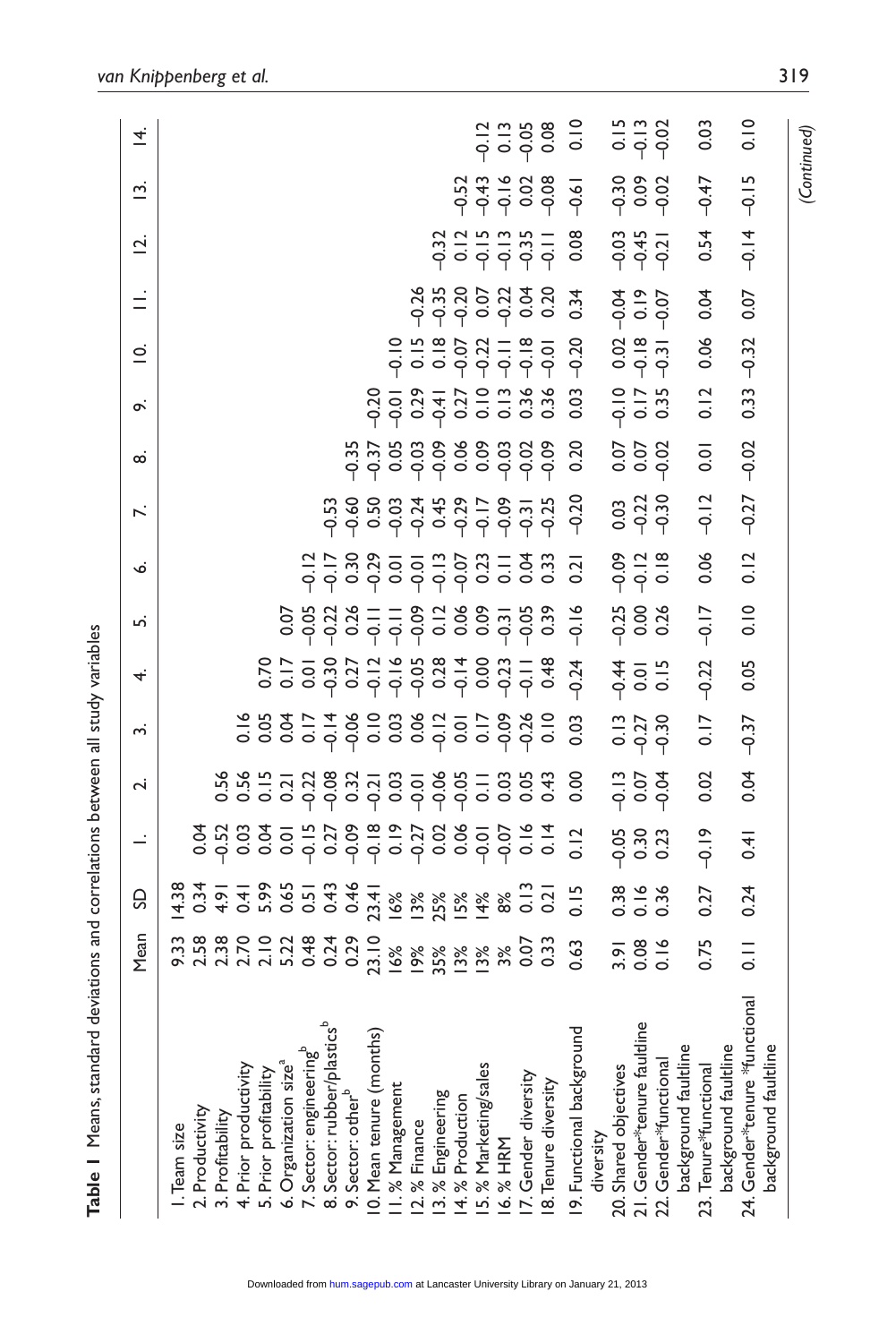| $\frac{5}{2}$                                           | $\frac{1}{2}$     | $\overline{2}$                      | ≌ | ∘_ | 20.                               | $\frac{1}{2}$   | 22.        | 23.     |
|---------------------------------------------------------|-------------------|-------------------------------------|---|----|-----------------------------------|-----------------|------------|---------|
| 16.% HRM                                                |                   |                                     |   |    |                                   |                 |            |         |
| $8831255225$<br>$95375525$<br>17. Gender diversity      |                   |                                     |   |    |                                   |                 |            |         |
| 18. Tenure diversity                                    | 0.900000000000000 |                                     |   |    |                                   |                 |            |         |
| diversity<br>19. Functional background                  |                   | 8<br>8 8 8 8 9 7 8<br>6 9 8 8 9 9 9 |   |    |                                   |                 |            |         |
| 20. Shared objectives                                   |                   |                                     |   |    |                                   |                 |            |         |
| 21. Gender*tenure faultline                             |                   |                                     |   |    |                                   |                 |            |         |
| 22. Gender*functional background faultline              |                   |                                     |   |    | 8<br>8<br>9<br>9 9 8 9<br>9 9 9 9 | 0.48            |            |         |
| 23. Tenure*functional background faultline              |                   |                                     |   |    |                                   | $-0.29$<br>0.53 |            |         |
| tional background faultline<br>24. Gender*tenure *funct |                   |                                     |   |    |                                   |                 | 26<br>0.85 | $-0.08$ |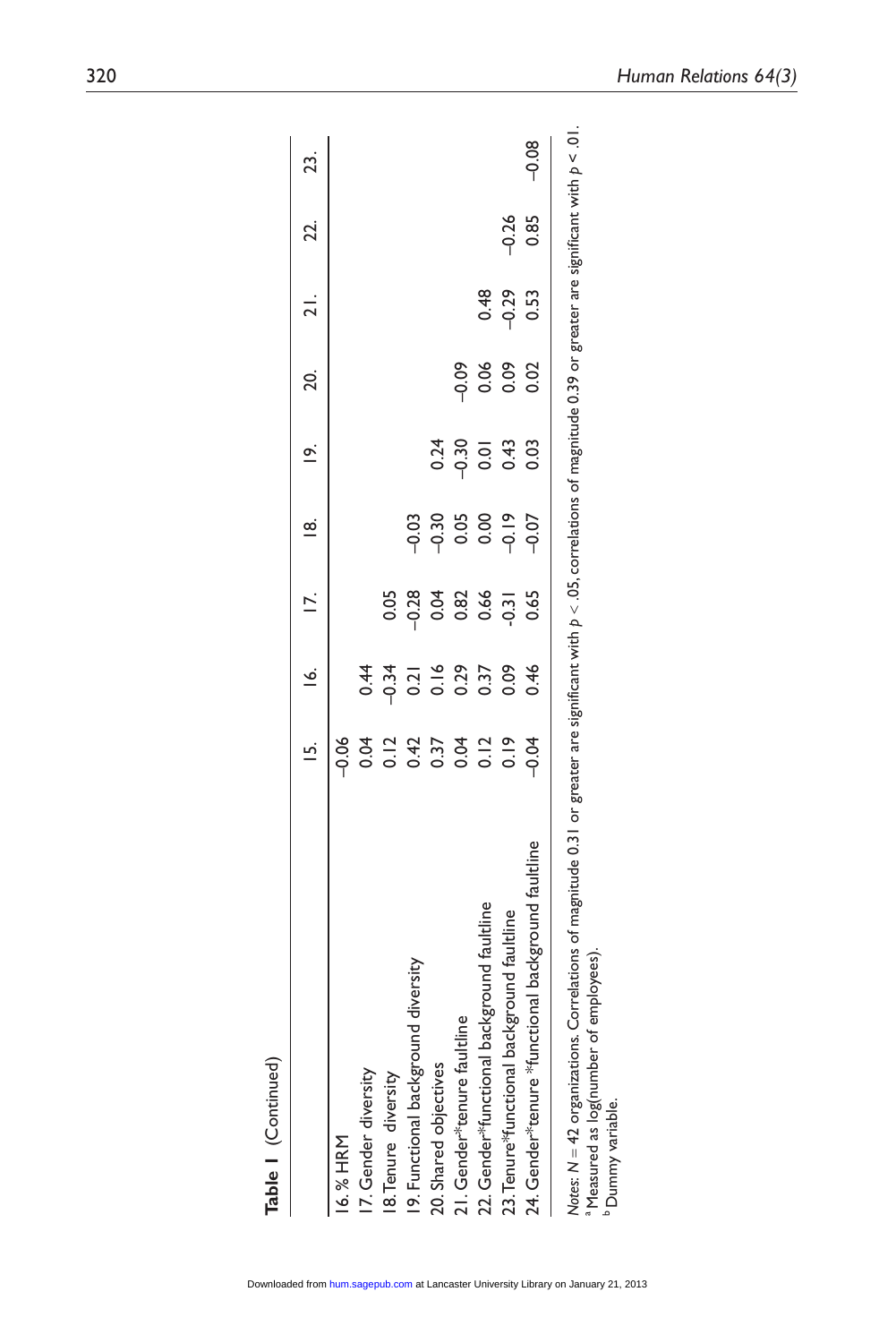| Dependent<br>variable                                  |            | Productivity                                                                     |            | Profitability |
|--------------------------------------------------------|------------|----------------------------------------------------------------------------------|------------|---------------|
| Model                                                  | faultlines | Two-dimensional Three-dimensional Two-dimensional Three-dimensional<br>faultline | faultlines | faultline     |
| Prior productivity                                     | $0.82**$   | $0.79**$                                                                         |            |               |
| Prior profitability                                    |            |                                                                                  | 0.08       | 0.08          |
| Organization size                                      | 0.00       | 0.01                                                                             | $-0.02$    | $-0.02$       |
| Sector:<br>engineering                                 | $-0.08$    | $-0.15$                                                                          | 0.28       | 0.27          |
| Sector: rubber/<br>plastics                            | 0.08       | 0.08                                                                             | 0.15       | 0.16          |
| Team size                                              | 0.10       | $-0.02$                                                                          | $-0.50*$   | $-0.52$       |
| Mean tenure                                            | $-0.07$    | $-0.02$                                                                          | $-0.08$    | $-0.07$       |
| % Management                                           | $-0.42$    | $-0.32$                                                                          | $-0.14$    | $-0.12$       |
| % Finance                                              | $-0.42$    | $-0.31$                                                                          | $-0.26$    | $-0.25$       |
| % Engineering                                          | $-0.92$    | $-0.58$                                                                          | $-0.52$    | $-0.47$       |
| % Production                                           | $-0.57$    | $-0.43$                                                                          | $-0.19$    | $-0.17$       |
| % Marketing/sales                                      | $-0.41$    | $-0.20$                                                                          | $-0.05$    | $-0.02$       |
| Tenure diversity                                       | 0.04       | 0.12                                                                             | $-0.17$    | $-0.16$       |
| Functional back-<br>ground diversity                   | 0.08       | 0.08                                                                             | 0.23       | 0.23          |
| Gender diversity                                       | 0.65       | 0.61                                                                             | $-0.07$    | $-0.08$       |
| Tenure*functional<br>background<br>faultline           | 0.08       | $-0.01$                                                                          | 0.09       | 0.08          |
| Gender*<br>functional<br>background<br>faultline       | $-0.58*$   | $-0.90*$                                                                         | $-0.10$    | $-0.14$       |
| Gender*tenure<br>faultline                             | $-0.32$    | $-0.32$                                                                          | $-0.08$    | $-0.08$       |
| Gender*tenure*<br>functional<br>background             |            | 0.42                                                                             |            | 0.06          |
| $\Delta R^2$ due to<br>faultline $(s)^a$               | 0.124      | 0.016                                                                            | 0.009      | 0.000         |
| $\triangle$ Adjusted $R^2$ due<br>to faultline $(s)^a$ | 0.108      | $-0.003$                                                                         | $-0.095$   | 0.042         |

#### **Table 2** Regression analyses of productivity and profitability on faultlines

*Notes*: \* *p* < .05; \*\* *p* < .01; Figures in main section of table are standardized regression (beta) weights.  $^{\rm a}$ For the three–dimensional models, changes in  $R^2$  refer to the three–dimensional term only.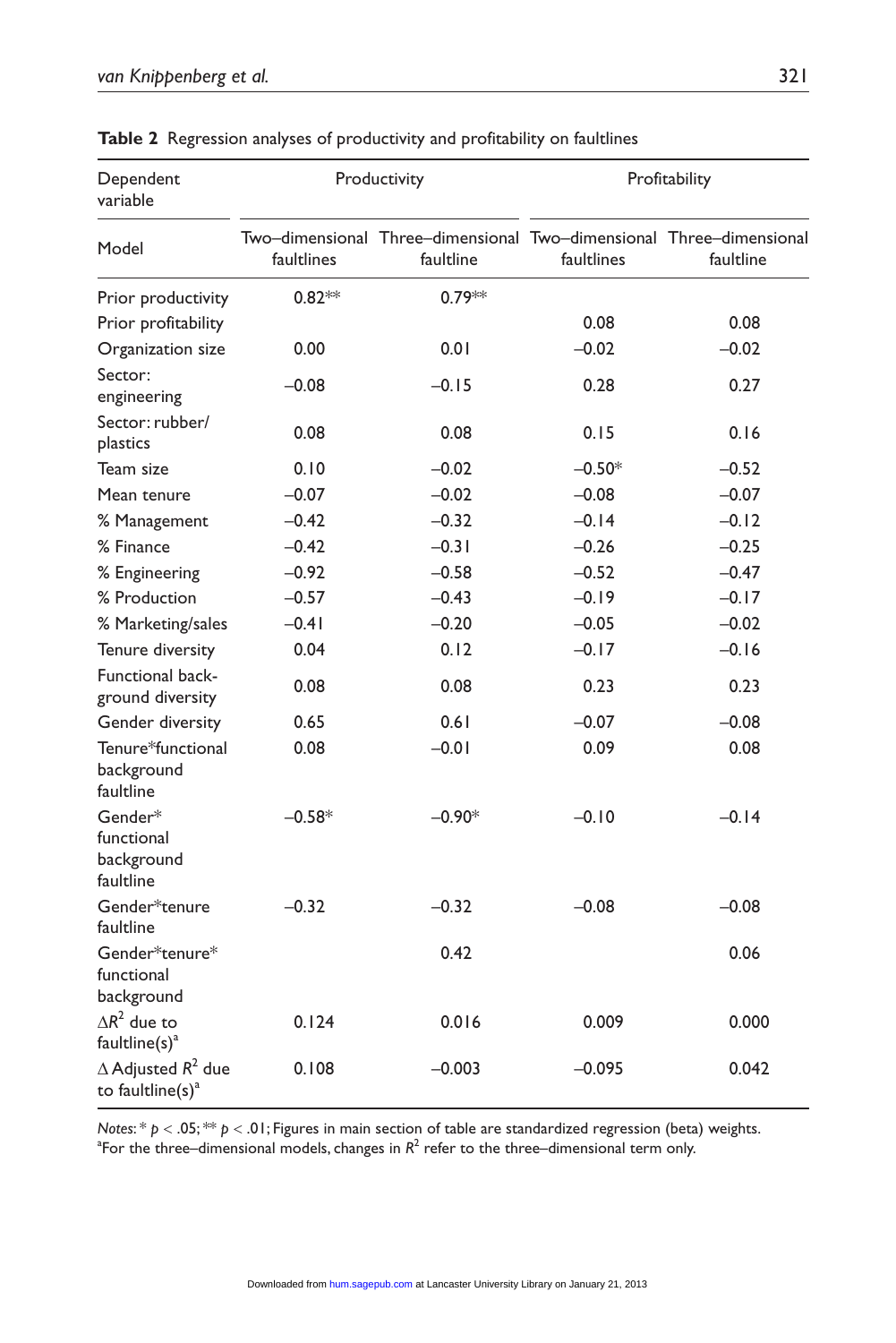| Model                                                        | 3a         | 3b       | 3c        | 3d       |
|--------------------------------------------------------------|------------|----------|-----------|----------|
| Prior productivity                                           | $0.96**$   | $0.99**$ | $1.12**$  | $1.12**$ |
| Organization size                                            | 0.00       | $-0.01$  | 0.04      | 0.01     |
| Sector: engineering                                          | 0.03       | $-0.28$  | $-0.13$   | $-0.06$  |
| Sector: rubber/plastics                                      | 0.24       | 0.04     | 0.21      | 0.24     |
| Team size                                                    | 0.06       | $-0.22$  | 0.06      | $-0.14$  |
| Mean tenure                                                  | 0.19       | $-0.25$  | 0.02      | 0.05     |
| % Management                                                 | 0.30       | $-0.44$  | $-0.09$   | 0.07     |
| % Finance                                                    | 0.10       | $-0.44$  | $-0.16$   | 0.13     |
| % Engineering                                                | 0.06       | $-0.36$  | $-0.09$   | 0.14     |
| % Production                                                 | $-0.05$    | $-0.02$  | 0.08      | $-0.03$  |
| % Marketing/sales                                            | $-0.13$    | 0.01     | $-0.13$   | $-0.01$  |
| Tenure diversity                                             | 0.10       | 0.11     | 0.11      | 0.08     |
| Functional background diversity                              | $1.05*$    | 0.59     | $0.90*$   | 1.06     |
| Gender diversity                                             | 0.40       | 0.19     | 0.07      | 0.22     |
| Shared objectives                                            | $0.45*$    | $0.49*$  | 0.55      | $0.54*$  |
| Tenure*functional background faultline                       | $-0.07$    | 0.05     | $-0.05$   | $-0.08$  |
| Gender*functional background faultline                       | $-1.25***$ | $-0.97*$ | $-1.36**$ | $-1.40*$ |
| Gender*tenure faultline                                      | $-0.20$    | $-0.18$  | $-0.17$   | $-0.21$  |
| Gender*tenure*functional background                          | 0.55       | 0.31     | 0.71      | 0.69     |
| T*F faultline/objectives interaction                         | $-0.40$    |          |           | 0.41     |
| G*F faultline/objectives interaction                         |            | 0.32     |           | $-0.14$  |
| G*T faultline/objectives interaction                         |            |          | $0.49*$   | 0.16     |
| Three-way faultline/                                         |            |          |           | $-0.19$  |
| objectives interaction                                       |            |          |           |          |
| $\Delta R^2$ due to interaction term <sup>a</sup>            | 0.058      | 0.056    | 0.075     | 0.001    |
| $\Delta$ adjusted $R^2$ due to interaction term <sup>a</sup> | 0.081      | 0.077    | 0.113     | $-0.030$ |

**Table 3** Regression analyses of productivity on faultlines moderated by shared objectives

*Notes*: \* *p* < .05; \*\* *p* < .01. Figures in main section of table are standardized regression (beta) weights (note that beta weights represent the predicted change in the criterion for one unit change in the predictor, and unlike correlations can be larger than  $1$  or smaller than  $-1$ ).

<sup>a</sup> For model 3d, the interaction term refers to the interaction between shared objectives and the threedimensional faultline only

Tables 3 and 4 show the results of regression analyses testing the moderating effect of shared objectives on the faultline–performance relationships. There was a moderating effect of shared objectives on the gender\*tenure faultline relationship with productivity  $(\Delta R^2 = 7.5\%, p < .05)$ , shown in Figure 1. Simple slopes analysis shows that when shared objectives was low (1 SD below the mean), there is a negative relationship between faultline and performance,  $b = -2.27$ ,  $t = -2.13$ ,  $p < .05$ . When shared objectives was high (1 SD above the mean), there was no relationship between the faultline and performance,  $b = 0.15$ ,  $t = 1.09$ ,  $p = 0.29$ . For profitability, there was a moderating influence on the relationship for the gender\*functional background faultline ( $\Delta R^2 = 12.3\%$ , *p* < .05), shown in Figure 2. When shared objectives was low, there was a negative relationship between faultline and performance,  $b = -7.18$ ,  $t = -2.06$ ,  $p = .05$ . When shared objectives was high, there was no relationship,  $b = 1.84$ ,  $t = .72$ ,  $p = .48$ . Results thus provide support for Hypothesis 2.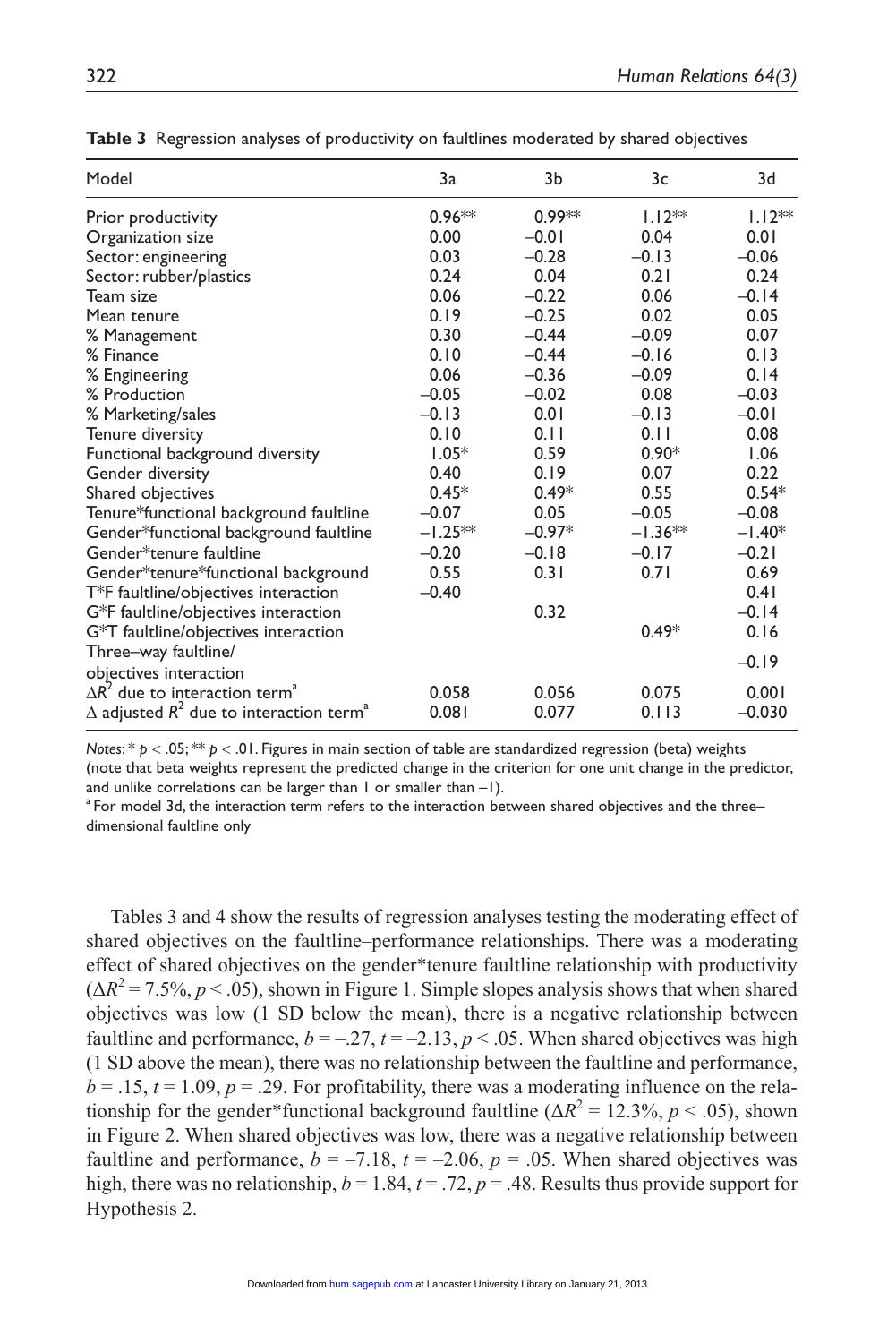| 4a       | 4 <sub>b</sub> | 4c       | 4d       |
|----------|----------------|----------|----------|
| 0.28     | 0.57           | 0.31     | 0.61     |
| $-0.05$  | $-0.06$        | $-0.01$  | $-0.08$  |
| 0.51     | 0.04           | 0.25     | 0.23     |
| 0.35     | 0.11           | 0.22     | 0.22     |
| $-0.65*$ | $-0.43$        | $-0.62*$ | $-0.50$  |
| $-0.11$  | $-0.03$        | 0.01     | $-0.07$  |
| 0.20     | $-0.29$        | 0.00     | $-0.12$  |
| 0.28     | $-0.37$        | $-0.08$  | $-0.07$  |
| 0.39     | $-0.81$        | $-0.33$  | $-0.29$  |
| 0.33     | $-0.62$        | $-0.19$  | $-0.26$  |
| 0.26     | $-0.50$        | $-0.04$  | $-0.26$  |
| 0.24     | 0.21           | 0.31     | 0.18     |
| 0.48     | $-0.06$        | 0.06     | 0.30     |
| 0.18     | $-0.05$        | $-0.27$  | 0.20     |
| 0.42     | $0.63*$        | 0.43     | $0.68*$  |
| $-0.08$  | 0.05           | $-0.04$  | $-0.03$  |
| $-0.69$  | $-0.54$        | $-0.69$  | $-0.74$  |
| 0.03     | 0.09           | 0.09     | 0.06     |
| 0.29     | $-0.03$        | 0.43     | 0.04     |
| $-0.53$  |                |          | $-0.10$  |
|          | $0.62*$        |          | $-0.33$  |
|          |                | 0.49     | 0.62     |
|          |                |          | $-0.07$  |
| 0.091    | $0.123*$       | 0.069    | 0.000    |
| 0.127    | 0.191          | 0.085    | $-0.049$ |
|          |                |          |          |

**Table 4** Regression analyses of profitability on faultlines moderated by shared objectives

 $* p < .05; ** p < .01;$  Figures in main section of table are standardized regression (beta) weights.<br><sup>a</sup> For model 4d, the interaction term refers to the interaction between shared objectives and the three– dimensional faultline only.

# **Discussion**

The current study extends faultline theory and research by demonstrating that the categorization salience analysis that lies at the root of faultline theory can be extended to identify moderation of the influence of diversity faultlines. Moreover, our decomposition of faultlines into their constituent parts suggests that not all faultlines are created equal (cf. Bezrukova et al., 2009) and hints at some potentially important considerations for further development of faultline theory. In the following sections we consider the theoretical implications of these findings as well as the practical implications of especially the moderating role of shared objectives.

# *Theoretical implications*

Hypothesis 1 that faultlines are negatively related to performance in and of itself is not a novel insight – Hypothesis 2, which identified shared objectives as a moderator of the relationship between faultlines and performances, is clearly the main hypothesis in this study. Indeed, one may note that the moderation proposed in Hypothesis 2 qualifies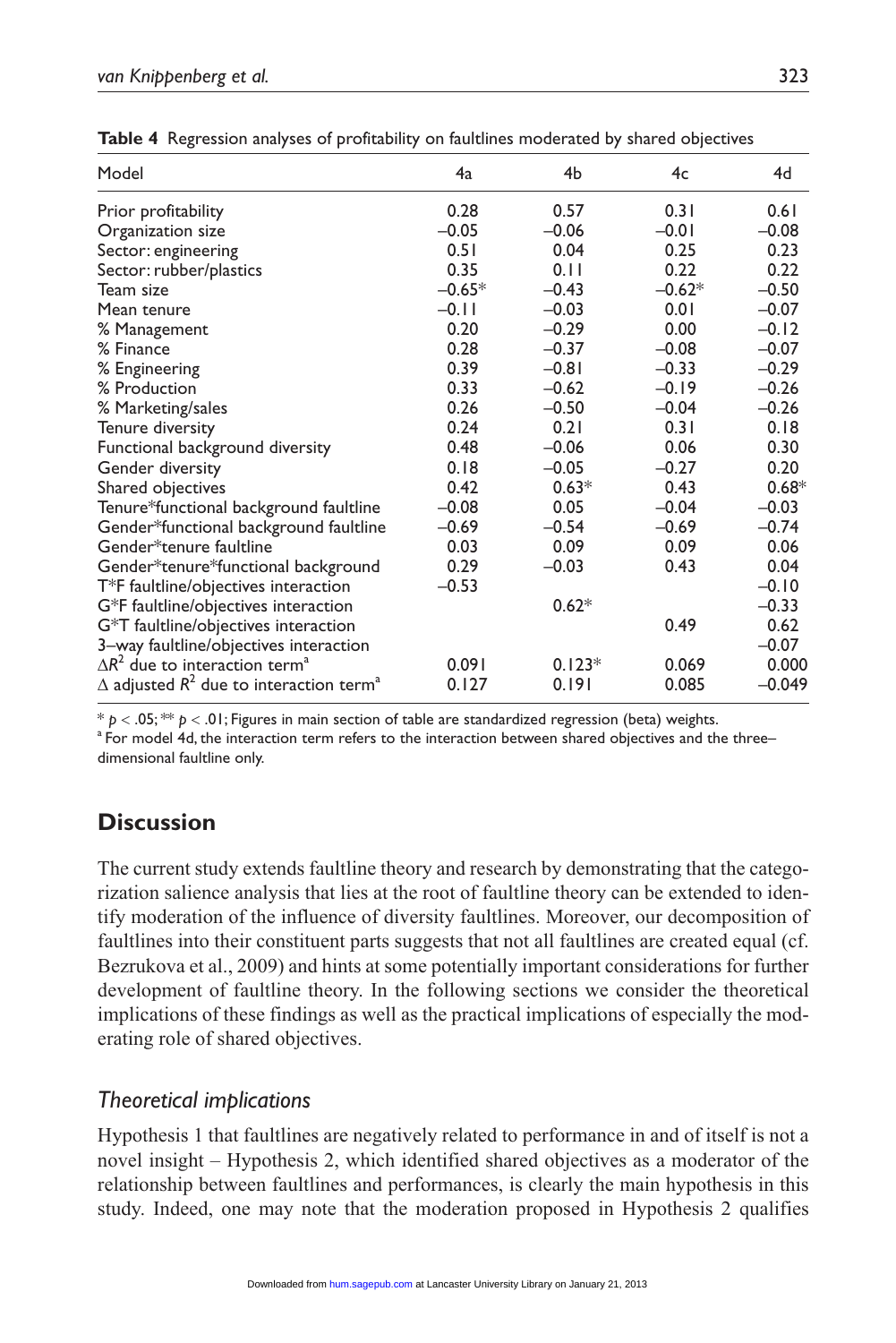

**Figure 1** Moderating effect of shared objectives on the gender\*tenure faultline–productivity relationship



**Figure 2** Moderating effect of shared objectives on the gender\*functional background faultline–profitability relationship

Hypothesis 1, in the sense that it implies that negative relationships between faultlines and performance would not be obtained for all levels of shared objectives. Accordingly, the main theoretical implications we derive from the test of our hypotheses revolve around the evidence in support of Hypothesis 2. To contextualize this discussion, however, it is useful to first consider the evidence in support of Hypothesis 1, especially because this also speaks to the value of our approach to decomposing faultlines.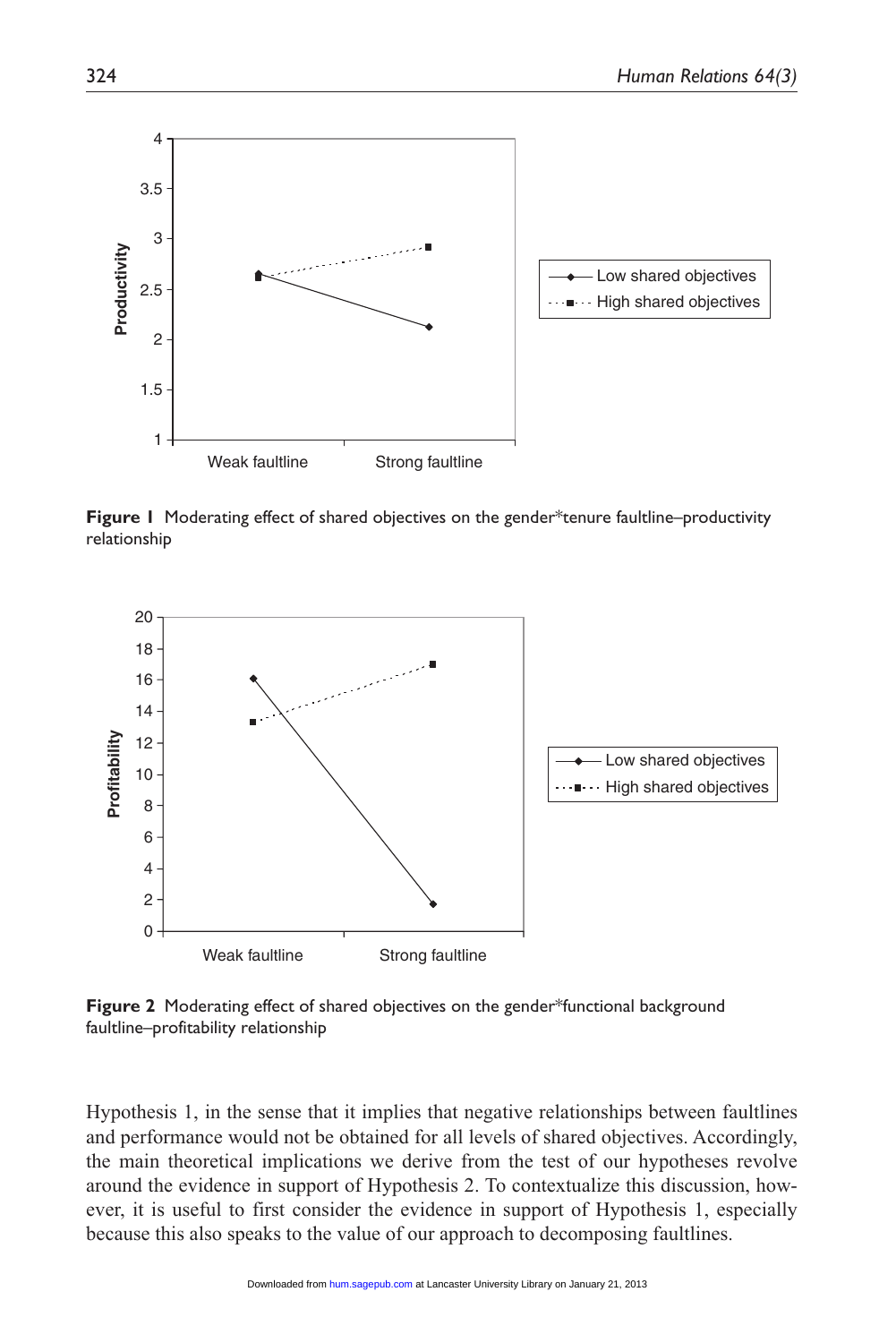An important caveat in considering this evidence is that given the conservative nature of hypothesis testing, especially with a small sample size like the current one, we should be careful not to base too far-reaching conclusions on null findings. Our discussion of the value of our approach to decompose faultlines is framed around the observation that only a limited number of relationships was significant, which may suggest that these were the stronger relationships and not necessarily that the other relationships could not emerge in more powerful tests. That being said, our decomposition of faultlines into two and threedimensional faultlines and the separate dimensions of diversity concerned yielded results that contain building blocks for valuable extensions of diversity and faultline theory. While all three dimensions of diversity under consideration were involved in faultline influences, faultlines that did not include gender were unrelated to performance. Gender by functional background faultlines predicted productivity, and profitability contingent on shared objectives, and gender by tenure faultlines predicted productivity contingent on shared objectives (but not profitability).

Even though this particular pattern of results was not predicted in detail, stronger relationships for faultlines involving gender were anticipated and the rationale for our approach to decomposing faultlines holds at least part of the explanation for these findings. Gender, more than tenure and functional background, is associated with widely shared stereotypic beliefs (Fiske, 1998), and subgroupings involving gender may thus have greater normative fit (i.e. be more subjectively meaningful to team members; Turner et al., 1987) than tenure by functional background faultlines. The nature of these variables may have further contributed to the apparently stronger influence of faultlines involving gender: gender is a dichotomy, functional background is a multinomial categorical variable, and tenure is an interval variable. Categorizations are used to reduce complexity and are more likely to be salient if they result in simple dichotomies – a finding that also holds for faultlines (Polzer et al., 2006) and that can be seen as reflecting aspects of comparative fit. In combination, this may make gender-based faultlines more likely to result in salient subgroupings. The fact that functional background was more strongly implicated in these faultlines than tenure is also consistent with the notion that a categorical variable might more easily invite subgroupings than an interval variable, as well as with the more common-sense assumption that stereotypes about functional groups are more likely than stereotypes about tenure (i.e. a functional background subgrouping may have greater normative fit than a tenure subgrouping). Diversity research has typically not conceptualized differences between dimensions of diversity in terms of the continuous versus categorical nature of the variables involved (cf. Harrison and Klein, 2007), but the present findings suggest that this may be a direction worth pursuing in further extending faultline theory as well as diversity theory more generally. Normative fit has been identified as an influence on the relationship between faultlines and performance (van Knippenberg et al., 2004a) but has hardly been studied (cf. Pearsall et al., 2008), and the present findings corroborate the call for more attention to the role of normative fit in diversity and faultline effects.

With the small sample size in mind, it is also important to note that the three-dimensional faultline was not related to performance, suggesting at least that the influence of this faultline was relatively weak. The importance of this observation lies in the fact that in earlier studies this would have been the only faultline relationship tested. This observation too corroborates the value of our proposed approach to decomposing faultlines.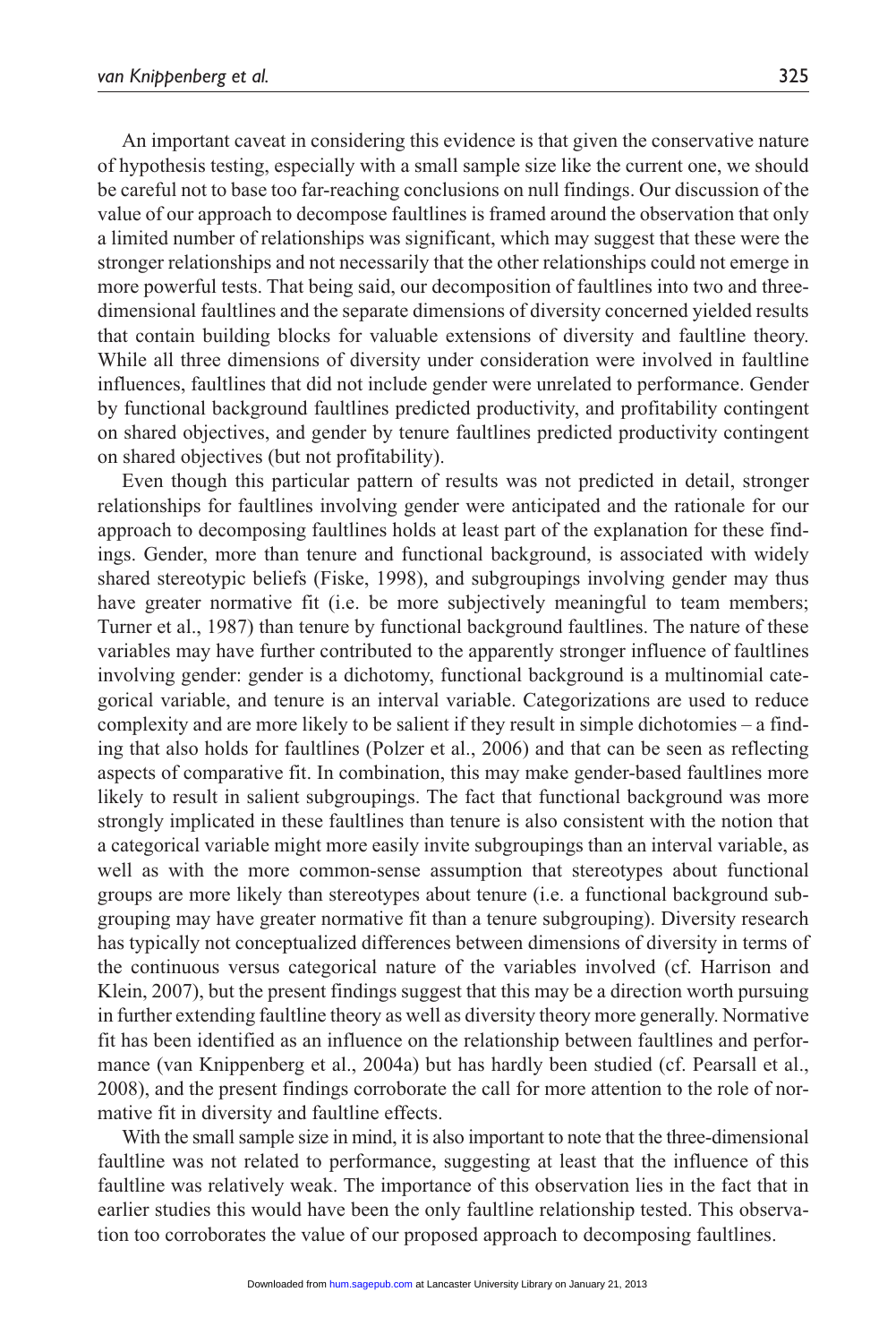Again with the caveat of small sample size in mind, we may conclude that there is support for the prediction that TMT faultlines are negatively related to organizational performance, but primarily so for faultlines that presumably also have substantial normative fit. Arguably, organizational performance is the ultimate bottom line to assess TMT performance. We are therefore tempted to conclude that the current support for Hypothesis 1, albeit qualified by the nature of the variables involved, provides key evidence for the value of faultline theory to our understanding of TMT performance. Even so, from the perspective of theory development one might argue that the test of Hypothesis 1 is an incremental step forward more than a breakthrough: it concerns the relationship with a dependent variable that so far had not been tested, but directly follows from faultline theory. We would not object to this reading and propose that the value of the test of Hypothesis 1 lies first and foremost in the bottom line evidence it provides.

Our approach to decomposing faultlines was also valuable in establishing that when controlling for faultlines, and thus presumably for diversity-based subgroupings, diversity had no negative relationship with performance. It had no positive relationship with performance either, underscoring the implication of the CEM that preventing negative diversity effects is a necessary but insufficient condition to harvest the benefits in diversity. Other contingencies would need to be considered to establish positive relationships between (TMT) diversity in gender, tenure, and functional background and (organizational) performance (see Canella et al., 2008; van Knippenberg et al., 2004a). Another way of looking at these null findings for diversity is in combination with the findings for faultlines. Faultline findings suggest that comparative fit alone is not enough to elicit faultline effects. Normative fit is also required. Complementing this conclusion, the diversity findings suggest that normative fit alone is not enough either (i.e. there were no relationships for gender diversity) – it is the combination of comparative fit and normative fit that renders differences between group members salient (see Turner et al., 1987; van Knippenberg et al., 2004a).

From the perspective of theory development, the evidence for Hypothesis 2 is of greatest importance. Here too, the conclusion should be that the nature of the attributes involved – the presumably greater normative fit of gender-based categorizations – qualifies the conclusions regarding Hypothesis 2: shared objectives is an attenuating influence on the impact of faultlines with substantial normative fit. The notion of faultlines can be traced back to the categorization salience principle of comparative fit (Turner et al., 1987; van Knippenberg et al., 2004a). The present study shows that this perspective can also be adopted to extend faultline theory with the principle of normative fit, identifying shared objectives as an attenuating influence. In that sense, the present findings can be seen both as an extension of faultline theory and as further evidence for the salience of social categorization analysis that lies at the heart of faultline theory. The support for Hypothesis 2 also suggests that other factors that may shift attention from the subgroupings signaled by a faultline to the shared team membership may similarly attenuate the negative influence of faultlines.

Faultlines may for example be less problematic when a team is faced with a 'common enemy' that confronts the team with a shared problem, for instance in case of strong inter-organizational competition (cf. van Knippenberg, 2003). Extending this logic further, we may also predict that factors that divert attention away from subgroupings by focusing team members on individuating characteristics rather than on the shared identity (Gaertner et al., 1993) may also attenuate the negative impact of faultlines. Swann,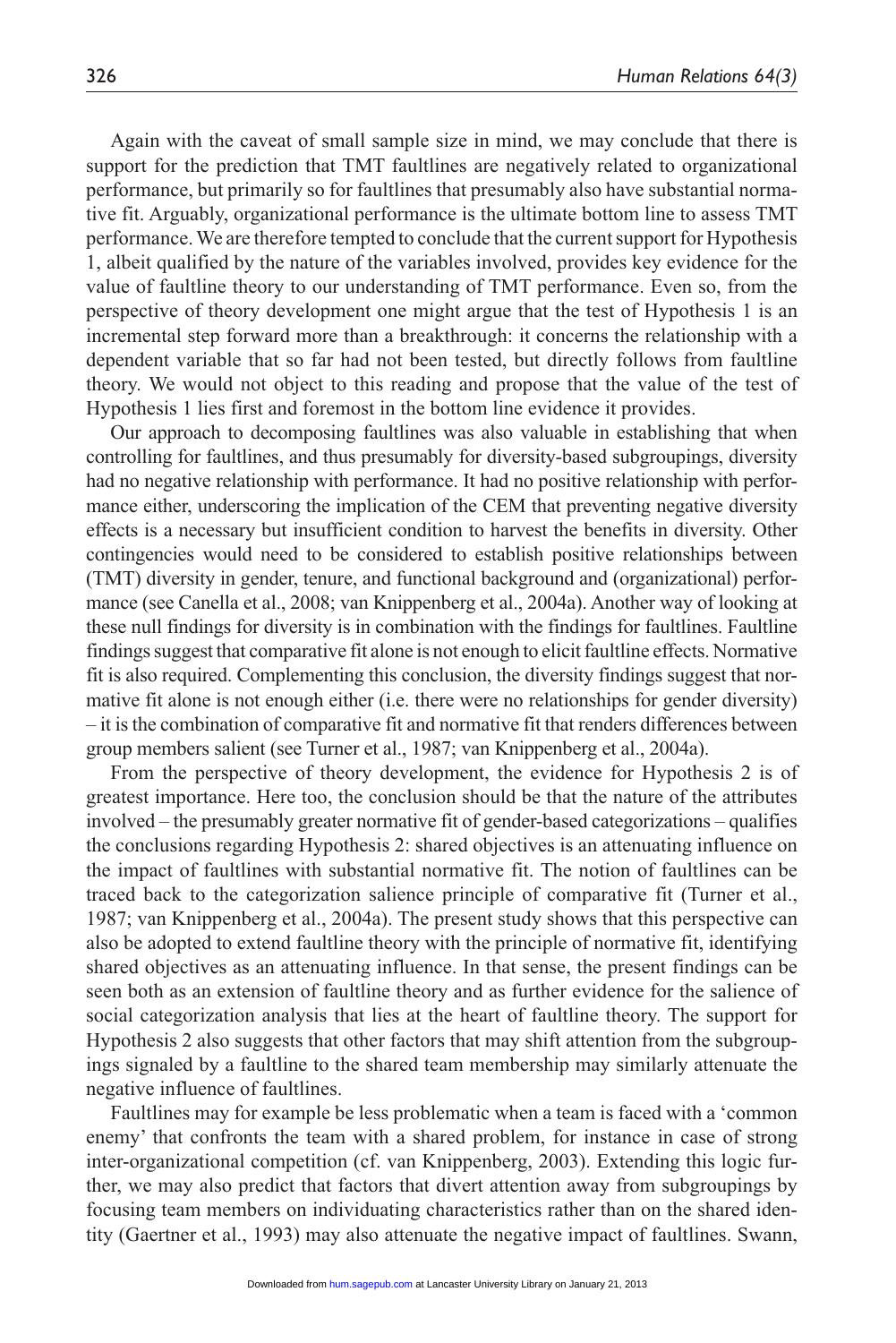Polzer, and colleagues (Polzer et al., 2002; Swann et al., 2004) suggest that such individuating influences may be conducive to diverse teams' performance. It seems a reasonable prediction that a similar influence may be obtained in teams with diversity faultlines – indeed, probably even more strongly so. Exploring these issues in future research would serve the dual goal of further developing faultline theory and identifying ways to manage faultlines in practice.

In sum, the overarching theme in these conclusions and implications is that it is the combination of comparative fit and normative fit that renders differences between team members a salient influence on team performance. While this is a conclusion that is consistent with the CEM (van Knippenberg et al., 2004a) and with its roots in self-categorization theory (Turner et al., 1987), diversity research to date pays only a quite modest amount of attention to the role of social categorization salience, and to the extent that it does so almost exclusively focuses on the role of comparative fit (i.e. faultlines) and not on normative fit (cf. Pearsall et al., 2008). Moreover, the present analysis underscores the conclusion that comparative fit and normative fit should not be studied in isolation, but rather as interactive influences on social categorization salience, and thus on team process and performance. In that sense, the current conclusions also are a 'call to arms' to diversity researchers to pay more attention to the interplay of comparative fit and normative fit.

In this respect, it is important to emphasize that normative fit should not only be understood in terms of a comparison between diversity attributes (e.g. gender vs tenure and functional background in the current study), but also as a factor that for the same attribute may vary across situations (cf. Pearsall et al., 2008; van Knippenberg et al., 2004a). A gender categorization will, for instance, have greater normative fit in task settings that are more strongly associated with gender stereotypes (e.g. the military vs academia). Individual differences may also play a role here, as people differ in the extent to which they hold sexist beliefs (Glick and Fiske, 1996), and more sexist beliefs would render gender categorizations more subjectively meaningful to team members. In a related vein, people differ in the extent to which they believe that gender diversity itself is important (van Knippenberg et al., 2007) and this too directly speaks to the normative fit of a gender categorization. Especially for a diversity attribute like gender, which has a relatively high 'base rate' normative fit (see Fiske, 1998) it would thus seem important to explore contextual and individual variations in normative fit.

#### *Implications for practice*

From a team composition perspective, one implication of faultline theory would be to prevent faultlines in team composition, for instance by only selecting a woman for the team if she has a similar functional background to those of the rest of the team. This is an undesirable and unrealistic strategy for at least two reasons. First, it would further increase barriers to the entry of members of underrepresented groups (e.g. women, ethnic minorities). Second, it would reduce the degrees of freedom in selection for these positions where highly qualified people are in high demand. From an applied perspective, the more viable and more obvious route would therefore be to try to manage faultlines when they are present rather than trying to prevent faultlines in team composition. From this perspective, the finding that shared objectives attenuate the effects of diversity faultlines provides important pointers.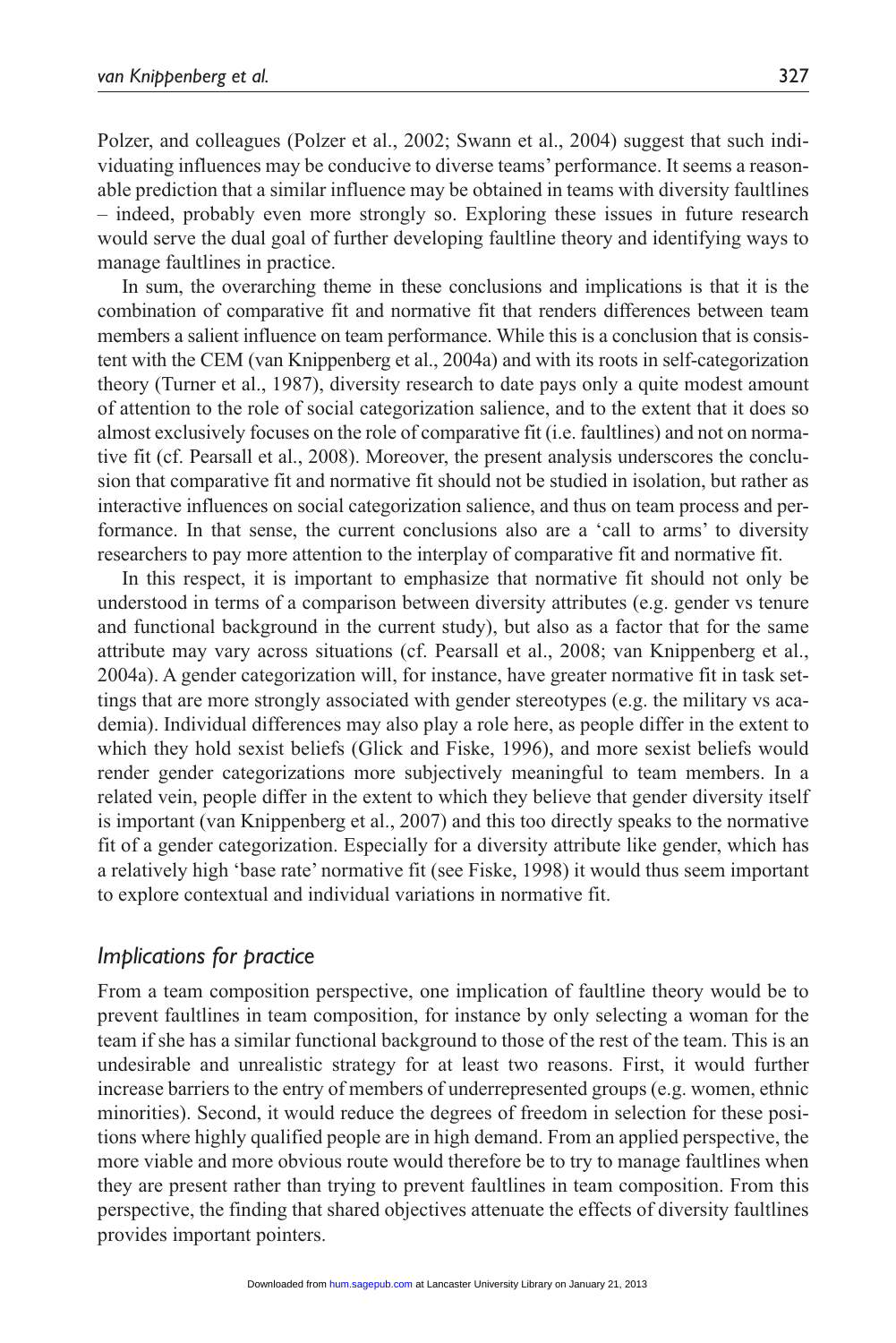Team leadership may fulfill an important role by creating a focus on and commitment to shared objectives. Indeed, formulating and communicating a vision or mission for the organization is seen as a key aspect of effective leadership (Shamir et al., 1993; van Knippenberg et al., 2004b). Hinting at the viability of this perspective, research recently established that transformational leadership, a form of leadership associated with clarity and sharedness of goals (Schippers et al., 2008), is instrumental in reaping the benefits in diversity and preventing its negative effects (Kearney and Gebert, 2009; Shin and Zhou, 2007). This relationship may hold even stronger where faultlines are concerned. Shared objectives may also be achieved through a process of team reflexivity – collectively reflecting on and learning from team process and performance to reach a more shared and adaptive understanding of team process and team objectives (van Ginkel and van Knippenberg, 2009; van Ginkel et al., 2009; West, 1996). Leadership may be instrumental in engendering such a process of reflexivity (Schippers et al., 2008).

#### *Limitations and future directions*

A limitation of the current sample is its small size. While this is related to the difficulty of obtaining TMT survey data and not uncommon in TMT research (Barkema and Shvyrkov, 2007; Cho and Hambrick, 2006; West and Anderson, 1996), it does mean that there was only limited statistical power for the test of our hypotheses. While this is no problem for the validity of conclusions based on significant relationships – statistical tests take sample size into account – we should be careful not to discard unsupported relationships too easily (i.e. weaker relationships may not be uncovered owing to low power). While the fact that only faultlines involving gender were related to performance is consistent with theory about categorization salience, we should thus not jump to the conclusion that faultlines formed by tenure and functional background would not affect performance – indeed, findings by Bezrukova et al. (2009) on lower-level teams suggest they may. A related issue is that for methodological reasons, we based our performance measure on a threeyear average. An implication of this approach is that if changes in TMT composition within this three-year period affected organizational performance, this would add error variance. While this does not threaten the validity of the conclusions based on significant findings, this consideration too cautions us not to base too far-reaching conclusions on null findings, as these might also be owing to underestimation of the relationships.

Another issue is the small number of women in the sample. While this reflects the reality of TMTs (Sealy et al., 2008; Welbourne et al., 2007), it does mean that we should realize that this forms a boundary condition to our conclusions (Harrison and Klein, 2007) in that our findings only pertain to the lower end of the possible range of gender diversity and faultlines based on gender diversity. As the proportion of female TMT members increases, the dynamics associated with gender diversity and faultlines in TMTs may change. Interestingly and importantly, however, it is not self-evident in what direction. On the one hand, there is an argument to be made that solo minorities are less 'threatening' to the majority and more likely to be approached on an interpersonal basis (i.e. as opposed to categorization-based) than larger representations (see Phillips et al., 2004; van Knippenberg et al., 2004a). This would suggest that gender-based faultlines will exert a stronger influence as the representation of women in TMTs grows. On the other hand, there is a case to be made that team gender diversity will stand out less as the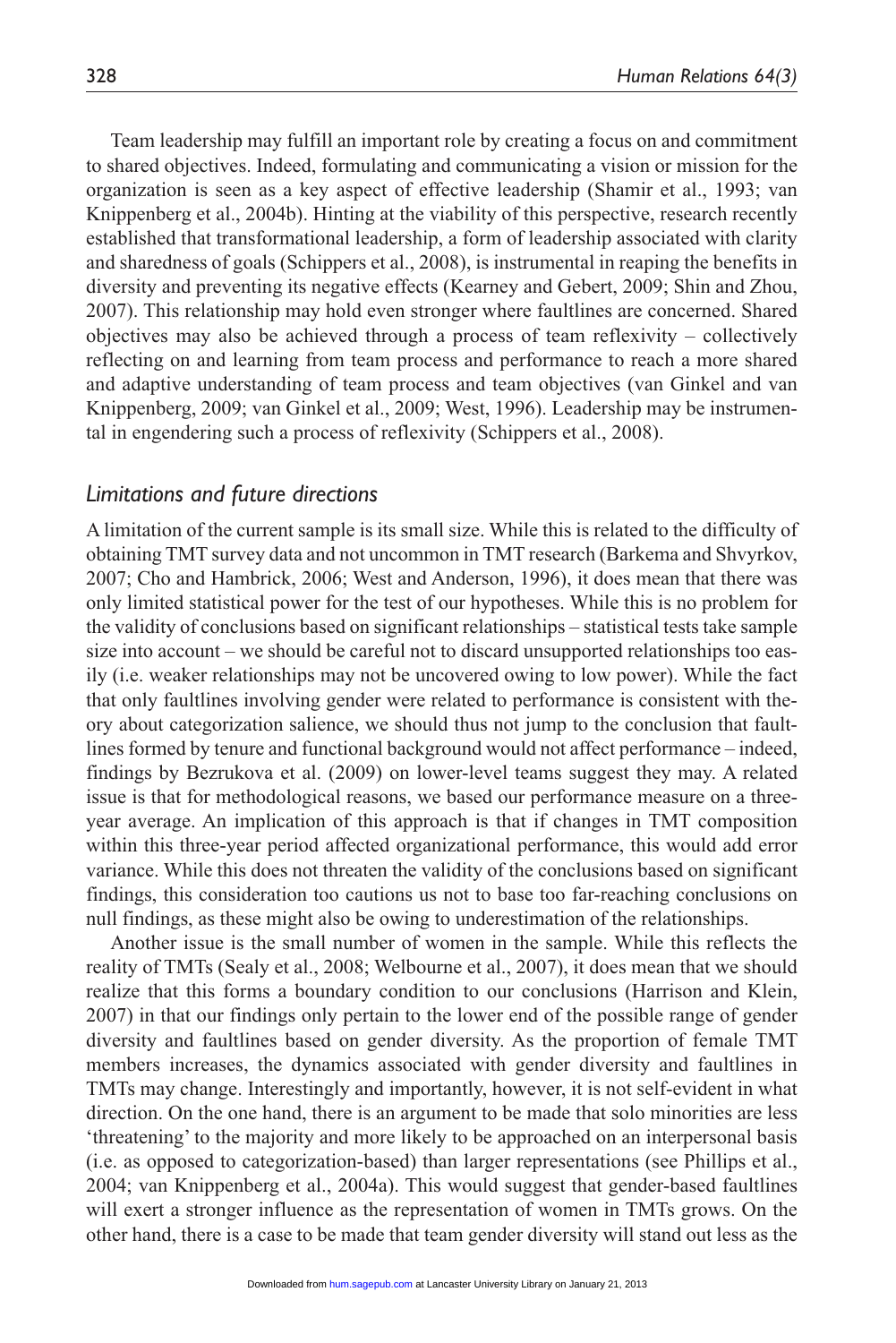representation of women grows and female TMT members move away from token status (Kanter, 1977; cf. Joshi and Roh, 2009), and thus will invite less negative responses as gender diversity becomes more the norm. The strength of a faultline is in principle independent from the size of the groups involved, and this would seem to be an important issue for future research to address.

While our analysis has clear implications for the mediating processes involved, we did not actually assess these processes. It would be valuable if future research would assess the salience of subgroupings and the shared team membership (see Earley and Mosakowski, 2000; Randel, 2002) to further substantiate our analysis. Also, as outlined in the Introduction, the CEM identifies team information elaboration as the key process at stake in the performance effects of faultlines, and future research incorporating measures of information elaboration (see Homan et al., 2007b; Kearney et al., 2009; van Ginkel and van Knippenberg, 2008) would therefore be valuable.

Recent research by Gibson and Vermeulen (2003) showed that faultlines may have a curvilinear relationship with team learning. We may thus raise the question of whether similar curvilinear relationships obtain for organizational performance. In additional analyses, we therefore added curvilinear relationships to the regression equations, and tested their relationships with organizational productivity and profitability. We did not find evidence of curvilinear relationships. While this could mean that the curvilinear relationships obtained by Gibson and Vermeulen do not extend to (organizational) performance, we should also note that statistical power may be an issue here, and it would seem wise to keep curvilinear relationships on the agenda for future research.

# **Conclusion**

The present study extends faultline theory and research by demonstrating how the categorization salience analysis may be used to identify moderators of the faultline–performance relationship as well as by introducing a measurement approach that is more informative about the locus of faultline influences and that allowed us to maintain the continuous nature of interval variables. In doing so, it also pointed to the potential value-added of developing faultline theory in terms of nature of the variables involved and established the relevance of a faultline analysis to bottom line organizational performance. It thus suggests that further development of faultline theory, in particular by incorporating notions of normative fit, is a valuable avenue to advance our understanding of team diversity and performance.

#### **Funding**

This research was funded by a grant provided by the UK Economic and Social Research Council, via the Centre for Economic Performance at the London School of Economics.

#### **Notes**

1 We did measure age, however, and additional analysis substituting tenure with age in our analysis yielded similar patterns of results. While ethnic diversity would of course be of interest, ethnic minorities are virtually absent in our research population (senior management in the UK; Sangler-Grant and Schneider, 2004). Indeed, there was only one member of an ethnic minority in our entire sample.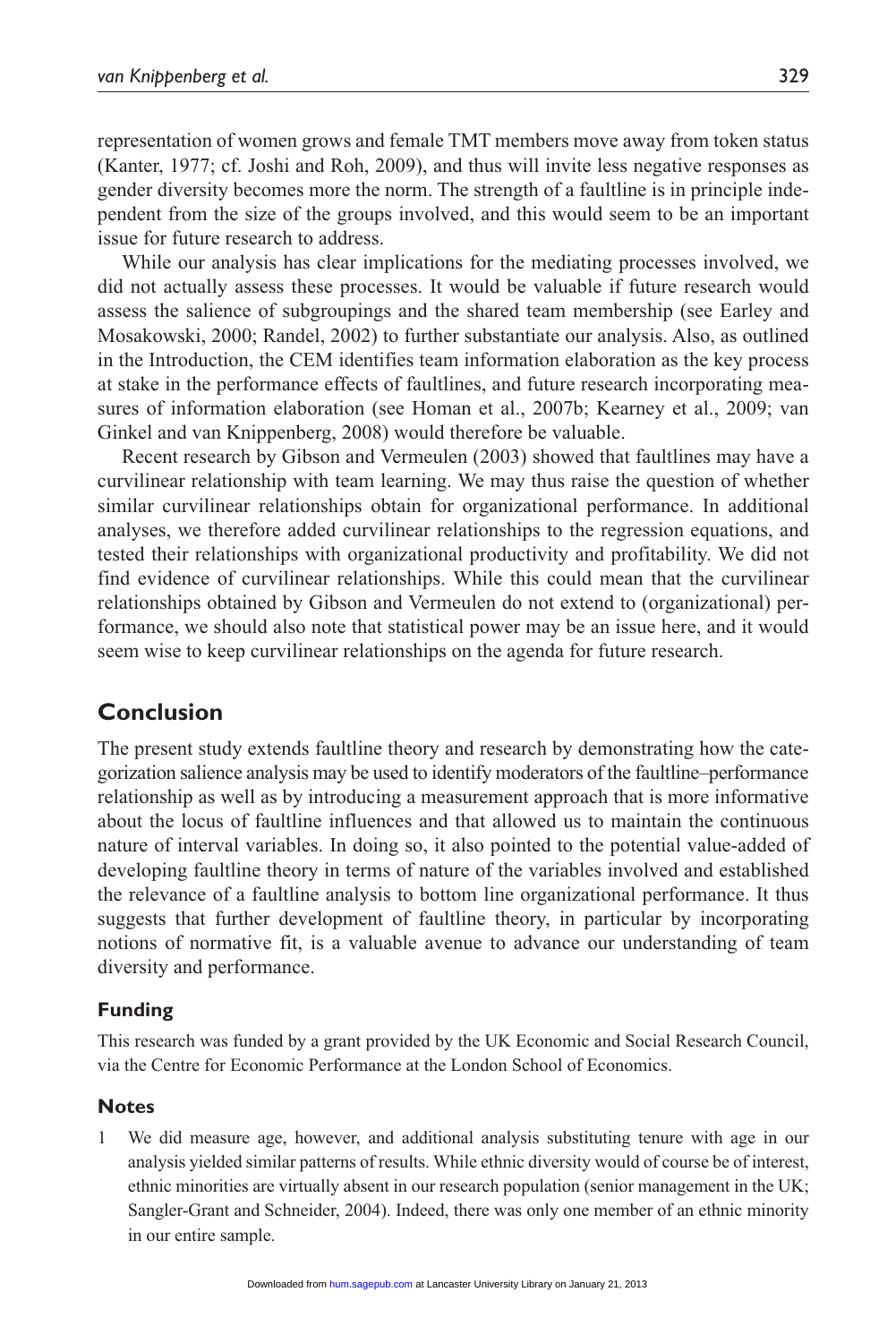- 2 Ideally we would base our faultline and diversity measures on 100 percent response per team and the less than 100 percent response raises the question of potential response biases. Given the current focus such biases would primarily be a concern for the faultline measures, and in an additional analysis we correlated response percentage per team with each of the faultline measures. None of these correlations was significant, suggesting that non-response was unlikely to have a large influence on the accuracy of our faultline measures. We also tested interactions between team response percentage and faultlines as another means to identify potential non-response biases, but none of these interactions even approached significance, further suggesting that non-response did not have a substantive influence on our main findings.
- 3 No public data were available to determine how representative of the research population (i.e. TMTs of small and medium-sized manufacturing companies in the UK) our sample is in terms of the diversity variables. Statistics provided by Sealy et al. (2008; cf. Welbourne et al., 2007) suggest, though, that while clearly our sample is heavily male-dominated, this is broadly representative of the research population. For tenure and functional background no information was available to make such comparisons, which is a limitation of the current data in terms of our ability to establish the representativeness of our sample.
- 4 A complete faultline would be where the team is split into non-overlapping subgroups, each with members identical to each other on the attributes involved in the faultline, but with separation between the subgroups on all attributed involved. A zero-faultline is a case where there is no relationship between the attributes across the team. Note that for a dichotomous variable like gender, faultlines inevitably can only involve two subgroups, while for faultlines of dimensions with multiple categories (e.g. functional background) or of interval nature (e.g. tenure) it is possible to have faultlines distinguishing more than two subgroups (e.g. different functional groups with a distinct tenure range). Also note that our measure can easily be extended to capture faultlines formed by more than three dimensions.
- 5 The productivity and profitability measures were developed as measures of performance for organizations in the UK manufacturing sector specifically. They have been devised so that they account for expected production differences between manufacturers of different products (using aggregated national differences according to the Standard Industrial Classification codes of the different companies), whilst capturing the same type of information as measures such as return on investment. For instance, the measure of profitability is not a raw figure, but an adjusted ratio of sales to costs. We use a three-year performance average for two reasons. First, the organizations do not have consistent accounting dates. Therefore differences between the dates used could lead to artificial differences between company sales figures owing to external economic factors applying to one set of figures more than another. Such effects are likely to be far less prominent when averaged over a three-year period, as the non-overlapping time is much smaller proportionally. Moreover, as the fieldwork took place over several months, it allows us to ensure there are not such large time differences from when the fieldwork took place to when the financial information was taken between organizations. Second, although some TMT interventions will of course lead to immediate changes in productivity and profitability, others will relate to longer-term strategic changes which will not necessarily realize improvements in financial performance in year one. Obviously we acknowledge that any changes in the TMT may lead to newer, short-term changes occurring later in the three-year period as well, and for that reason the measure is certainly not perfect. However, considering both of the above reasons, we believe the longer-term version to be less worrisome than a one-year version.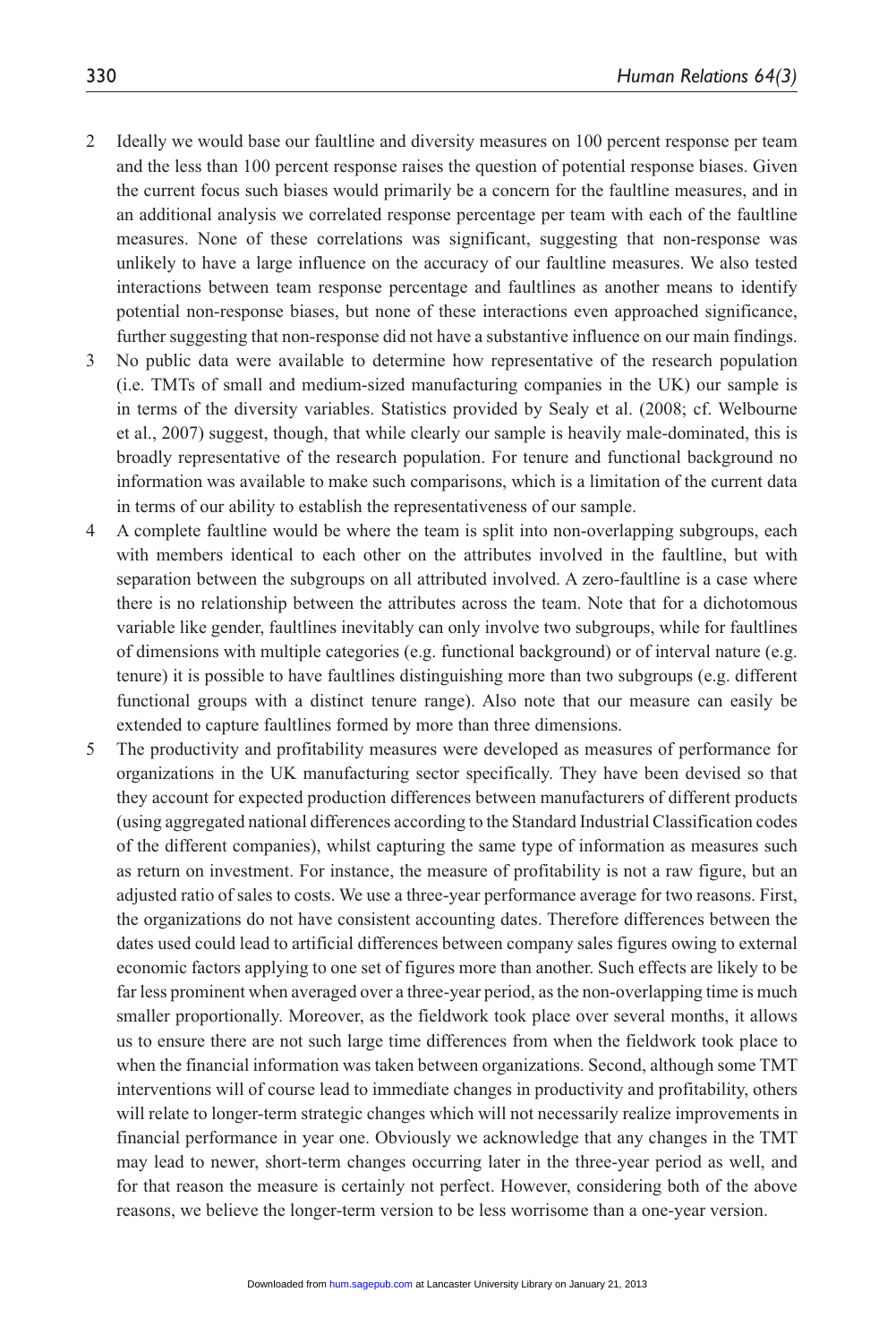- 6 A similar control was not possible for gender, because female members, if present at all, were in the minority in all teams, rendering the proportion women essentially interchangeable with our gender diversity measure. Note that while this may render findings for gender diversity ambiguous (i.e. these could also be attributable to proportion of female members  $-$  'mean' rather than diversity), this is unproblematic for our hypotheses tests, which focus on faultlines. By including gender diversity as a control for these tests, we in effect control for both gender diversity and proportion of female members.
- 7 To exclude the possibility that relationships where not owing to faultlines but rather to diversity  $\times$  diversity interactions, we also ran analysis testing interactions between the different dimensions of diversity. None of these interactions was significant, supporting our interpretation in terms of faultlines.

#### **References**

- Anderson NR and West MA (1998) Measuring climate for work group innovation: Development and validation of the team climate inventory. *Journal of Organizational Behavior* 19(3): 235–258.
- Barkema HG and Shvyrkov O (2007) Does top management team diversity promote or hamper foreign expansion? *Strategic Management Journal* 28(7): 663–680.
- Bezrukova K, Jehn KA, Zanutto EL and Thatcher SMB (2009) Do workgroup faultlines help or hurt? A moderated model of faultlines, team identification, and group performance. *Organization Science* 20(1): 35–50.
- Blau PM (1977) *Inequality and Heterogeneity*. New York: Free Press.
- Bommer WH, Johnson JL, Rich, GA, Podsakoff PM and MacKenzie SB (1995) On the interchangeability of objective and subjective measures of employee performance: A meta-analysis. *Personnel Psychology* 48(3): 587–605.
- Brewer MB, Brown RJ (1998) Intergroup relations. In: Gilbert DT, Fiske ST and Lindzay G (eds) *Handbook of Social Psychology* (4th edn). Boston, MA: McGraw-Hill, 554–594.
- Bunderson JS and Sutcliffe KM (2002) Comparing alternative conceptualizations of functional diversity in management teams: Process and performance effects. *Academy of Management Journal* 45(5): 875–893.
- Cannella AA, Park J-H and Lee H-U (2008) Top management team functional background diversity and firm performance: Examining the roles of team member colocation and environmental uncertainty. *Academy of Management Journal* 51(4): 768–784.
- Carpenter MA, Geletkanycz MA and Sanders WG (2004) Upper echelons research revisited: Antecedents, elements, and consequences of top management team composition. *Journal of Management* 30(6): 749–778.
- Cho TS and Hambrick, DC (2006) Attention as the mediator between top management team characteristics and strategic change: The case of airline deregulation. *Organization Science*  17(4): 453–469.
- Earley PC and Mosakowski E (2000) Creating hybrid team cultures: An empirical test of transnational team functioning. *Academy of Management Journal* 43(1): 26–49.
- Fiske ST (1998) Stereotyping, prejudice, and discrimination. In: Gilbert DT, Fiske ST and Lindzey G (eds) *Handbook of Social Psychology*, 4th edn. Boston, MA: McGraw-Hill, 357–411.
- Gaertner SL, Dovidio JF, Anastasio PA, Bachman BA and Rust MC (1993) The common ingroup identity model: Recategorization and the reduction of intergroup bias. In: Stroebe W and Hewstone M (eds) *European Review of Social Psychology* (Vol. 4). London: Wiley, 1–26.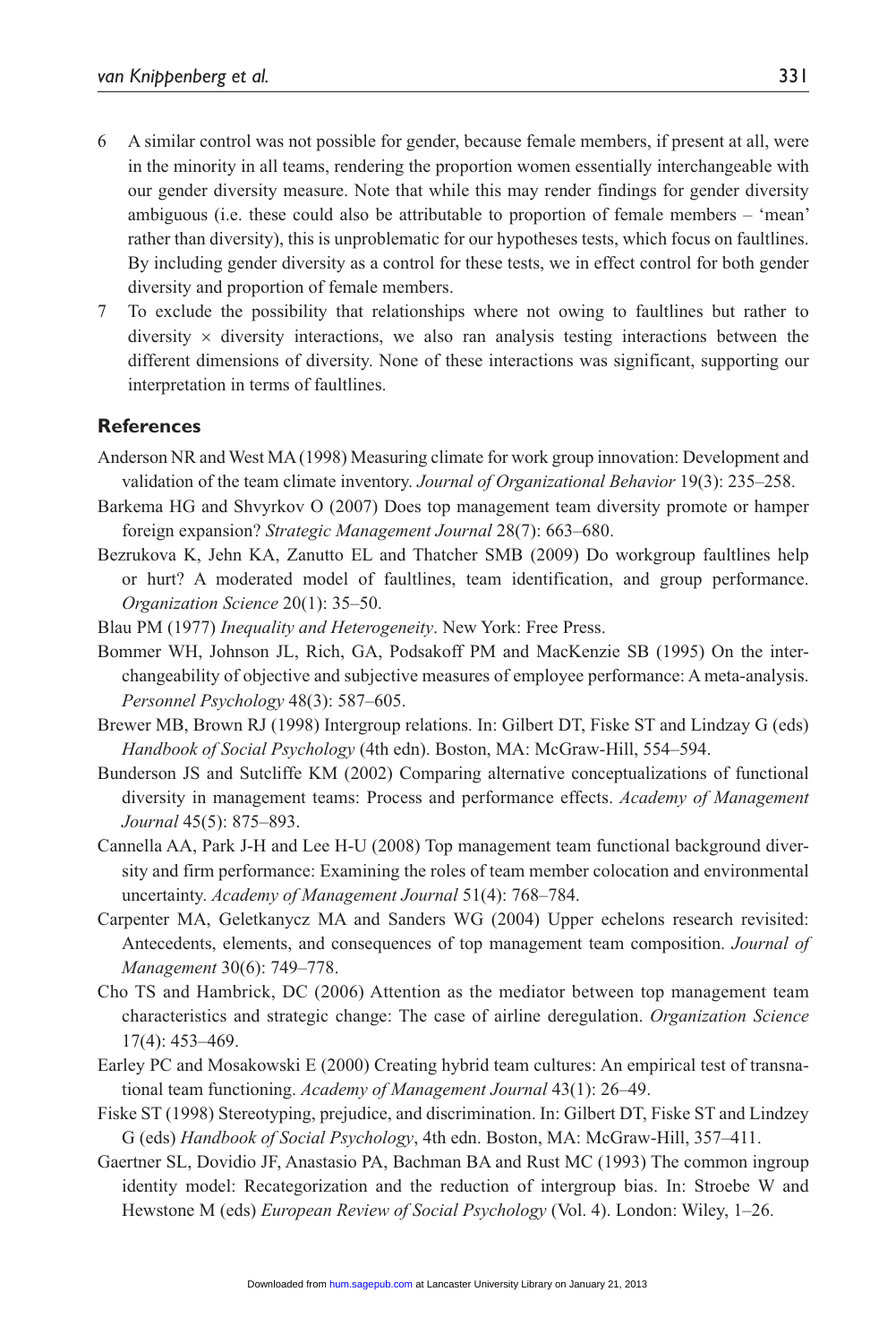- 
- Gibson C and Vermeulen F (2003) A healthy divide: Subgroups as a stimulus for team learning behavior. *Administrative Science Quarterly* 48(2): 202–239.
- Glick P and Fiske ST (1996) The Ambivalent Sexism Inventory: Differentiating hostile and benevolent sexism. *Journal of Personality and Social Psychology* 70(3): 491–512.
- Hambrick DC, Cho TS and Chen MJ (1996) The influence of top management team heterogeneity on firms' competitive moves. *Administrative Science Quarterly* 41(4): 659–684.
- Hambrick DC and Mason PA (1984) Upper echelons: The organization as a reflection of its top managers. *Academy of Management Review* 9(2): 193–206.
- Harrison DA and Klein KJ (2007) What's the difference? Diversity constructs as separation, variety, or disparity in organizations. *Academy of Management Review* 32(4): 1199–1228.
- Homan AC, Hollenbeck JR, Humphrey SE, van Knippenberg D, Ilgen DR and Van Kleef GA (2008) Facing differences with an open mind: Openness to experience, salience of intra-group differences, and performance of diverse work groups. *Academy of Management Journal* 51(6): 1204–1222.
- Homan AC, van Knippenberg D, van Kleef GA and De Dreu CKW (2007a) Bridging faultlines by valuing diversity: Diversity beliefs, information elaboration, and performance in diverse work groups. *Journal of Applied Psychology* 92(5): 1189–1199.
- Homan AC, van Knippenberg D, Van Kleef GA and De Dreu CKW (2007b) Interacting dimensions of diversity: Cross-categorization and the functioning of diverse work groups. *Group Dynamics* 11: 79–94.
- Horwitz SK and Horwitz IB (2007) The effects of team diversity on team outcomes: A metaanalytical review of team demography. *Journal of Management* 33(6): 987–1015.
- Jackson SE, Joshi A and Erhardt NL (2003) Recent research on team and organizational diversity: SWOT analysis and implications. *Journal of Management* 29(6): 801–830.
- Joshi AA and Roh H (2009) The role of context in work team diversity research: A meta-analytic review. *Academy of Management Journal* 52(3): 599–627.
- Kanter RM (1977) *Men and Women of the Corporation*. New York: Basic Books.
- Kearney E and Gebert D (2009) Managing diversity and enhancing team outcomes: The promise of transformational leadership. *Journal of Applied Psychology* 94(1): 77–89.
- Kearney E, Gebert D and Voelpel SC (2009) When and how diversity benefits teams: The importance of team members' need for cognition. *Academy of Management Journal* 52(3): 581–598.
- Knight D, Pearce CL, Smith KG, Olian JD, Sims HP, Smith KA, et al. (1999) Top management team diversity, group process, and strategic consensus. *Strategic Management Journal* 20(3): 445–465.
- Kooij-De Bode HJM, van Knippenberg D and van Ginkel WP (2008) Ethnic diversity and distributed information in group decision making: The importance of information elaboration. *Group Dynamics* 12(4): 307–320.
- Kozlowski SWJ and Bell BS (2003) Work groups and teams in organizations. In: Borman WC and Ilgen DR (eds) *Handbook of Psychology: Industrial and Organizational Psychology* (Vol. 12). New York: Wiley, 333–375.
- Lau DC and Murnighan JK (1998) Demographic diversity and faultlines: The compositional dynamics of organizational groups. *Academy of Management Review* 23(2): 325–340.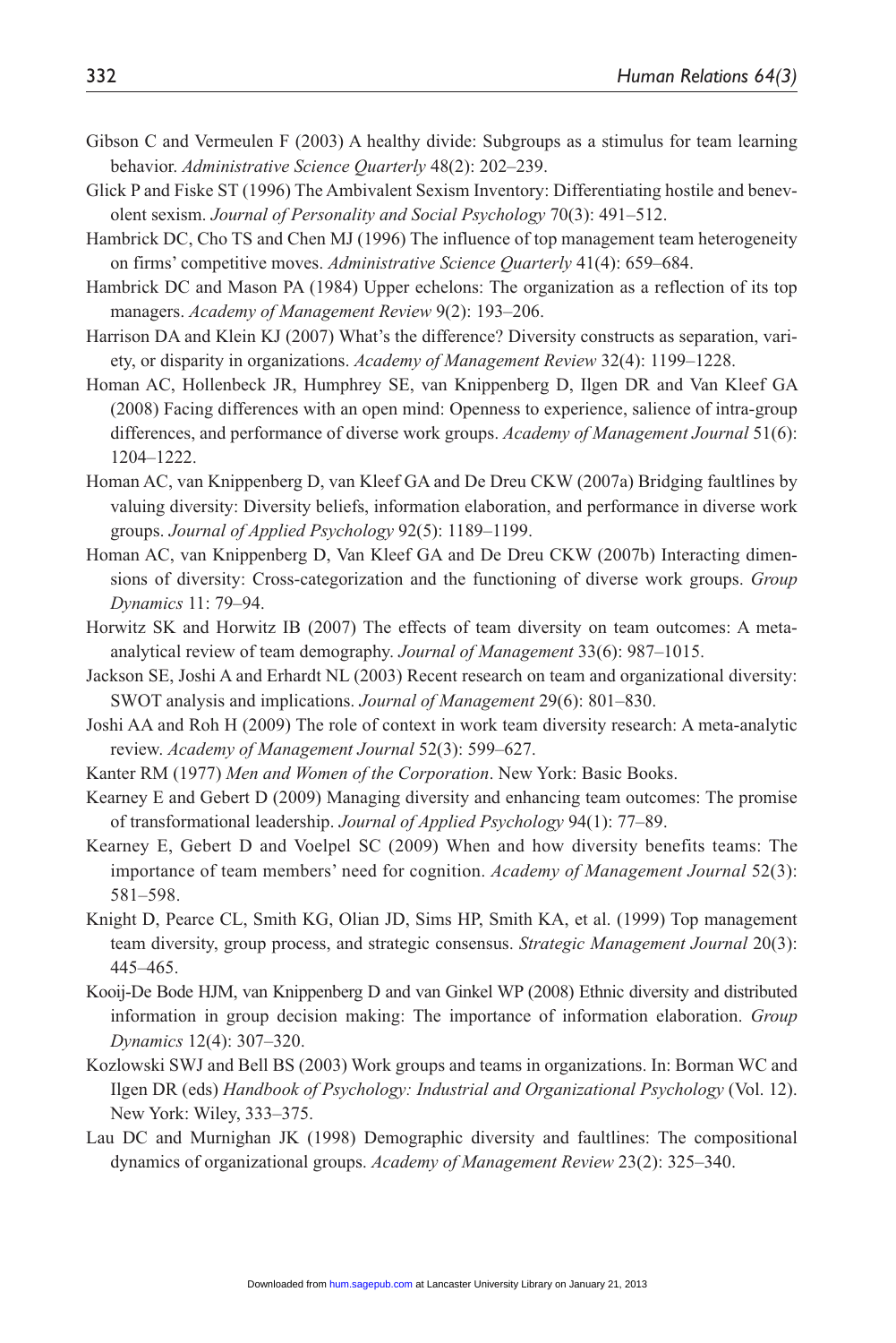- Lau DC and Murnighan JK (2005) Interactions within groups and subgroups: The effects of demographic faultlines. *Academy of Management Journal* 48(4): 645–659.
- Li J and Hambrick DC (2005) Factional groups: A new vantage on demographic faultlines, conflict, and disintegration in work teams. *Academy of Management Journal* 48(5): 794–813.
- Milliken F and Martins L (1996) Searching for common threads: Understanding the multiple effects of diversity in organizational groups. *Academy of Management Review* 21(2): 402–433.
- Molleman E (2005) Diversity in demographic characteristics, abilities, and personality traits: Do faultlines affect team functioning? *Group Decision and Negotiation* 14(3): 173–193.
- Nickell S and van Reenen J (2001) Technological innovation and performance in the United Kingdom. Centre for Economic Performance Discussion Papers, London School of Economics.
- Pearsall MJ, Ellis APJ and Evans JM (2008) Unlocking the effects of gender faultlines on team creativity: Is activation the key? *Journal of Applied Psychology* 93(1): 225–234.
- Phillips KW, Mannix EA, Neale MA and Gruenfeld DH (2004) Diverse groups and information sharing: The effects of congruent ties. *Journal of Experimental Social Psychology* 40(4): 497–510.
- Phillips KW, Northcraft GB and Neale MA (2006) Surface-level diversity and information sharing: When does deep-level similarity help? *Group Processes & Intergroup Relations* 9(4): 467–482.
- Polzer JT, Crisp CB, Jarvenpaa SL and Kim JW (2006) Extending the faultline model to geographically dispersed teams: How collocated subgroups can impair group functioning. *Academy of Management Journal* 49(4): 679–692.
- Polzer JT, Milton LP and Swann WBJ (2002) Capitalizing on diversity: Interpersonal congruence in small work groups. *Administrative Science Quarterly* 47(2): 296–324.
- Randel AE (2002) Identity salience: A moderator of the relationship between group gender composition and work group conflict. *Journal of Organizational Behavior* 23(5): 749–766.
- Rico R, Molleman E, Sánchez-Manzanares M and Van der Vegt GS (2007) The effects of diversity faultlines and team task autonomy on decision quality and social integration. *Journal of Management* 33(1): 111–132.
- Sangler-Grant S and Schneider R (2004) *Moving On Up? Racial Equality and the Corporate Agenda*. London: The Runnymede Trust.
- Sawyer JE, Houlette MA and Yeagley EL (2006) Decision performance and diversity structure: Comparing faultlines in convergent, crosscut, and racially homogeneous groups. *Organizational Behavior and Human Decision Processes* 99(1): 1–15.
- Schippers MC, Den Hartog DN, Koopman PL and van Knippenberg D (2008) The role of transformational leadership in enhancing team reflexivity. *Human Relations* 61(11): 1593–1616.
- Sealy R, Vinnicombe S and Singh V (2008) The female FTSE report 2008. Cranfield University, UK.
- Shaw JB (2004) The development and analysis of a measure of group faultlines. *Organizational Research Methods* 7(1): 66–100.
- Shamir B, House R and Arthur MB (1993) The motivational effects of charismatic leadership: A self-concept based theory. *Organization Science* 4(4): 577–594.
- Sherif M (1966) *Group Conflict and Co-operation: Their Social Psychology*. London: Routledge & Kegan Paul.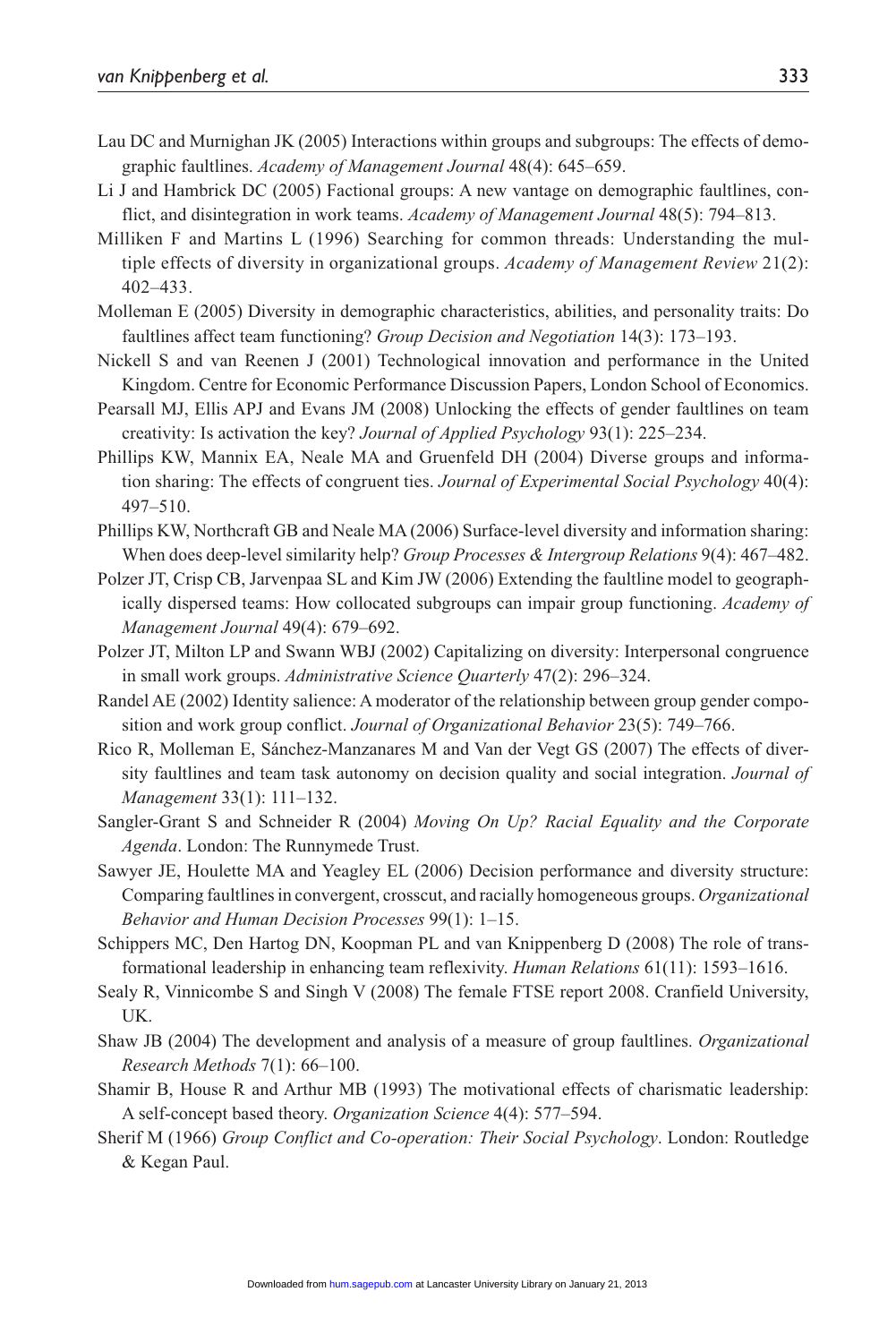- Shin SJ and Zhou J (2007) When is educational specialization heterogeneity related to creativity in research and development teams? Transformational leadership as a moderator. *Journal of Applied Psychology* 92(6): 1709–1721.
- Smith KG, Smith KA, Olian JD, Sims HP Jr., O'Bannon DP and Scully JA (1994) Top management team demography and process: The role of social integration and communication. *Administrative Science Quarterly* 39(3): 412–438.
- Swann WB, Polzer JT, Seyle DC and Ko SJ (2004) Finding value in diversity: Verification of personal and social self-views in diverse groups. *Academy of Management Review* 29(1): 9–27.
- Tajfel H and Turner JC (1986) The social identity theory of intergroup behavior. In: Worchel, S and Austin W (eds) *Psychology of Intergroup Relations*. Chicago, IL: Nelson-Hall, 7–24.
- Thatcher SMB, Jehn KA and Zanutto E (2003) Cracks in diversity research: The effects of diversity faultlines on conflict and performance. *Group Decision and Negotiation* 12(3): 217–241.
- Turner JC, Hogg MA, Oakes PJ, Reicher SD and Wetherell MS (1987) *Rediscovering the Social Group. A Self-categorization Theory*. Oxford: Blackwell.
- van Dijk H, van Engen ML and van Knippenberg D (2009) Work group diversity and performance: A meta-analysis. Paper presented at the Academy of Management Annual Meeting, Chicago, IL.
- van Ginkel WP and van Knippenberg D (2008) Group information elaboration and group decision making: The role of shared task representations. *Organizational Behavior and Human Decision Processes* 105(1): 82–97.
- van Ginkel WP and van Knippenberg D (2009) Knowledge about the distribution of information and group decision making: When and why does it work? *Organizational Behavior and Human Decision Processes* 108(2): 218–229.
- van Ginkel W, Tindale RS and van Knippenberg D (2009) Team reflexivity, development of shared task representations, and the use of distributed information in group decision making. *Group Dynamics* 13(4): 265–280.
- van Knippenberg D (1999) Social identity and persuasion: Reconsidering the role of group membership. In: Abrams D and Hogg MA (eds) *Social Identity and Social Cognition*. Oxford: Blackwell, 315–331.
- van Knippenberg D (2003) Intergroup relations in organizations. In: West MA, Tjosvold D and Smith KG (eds) *International Handbook of Organizational Teamwork and Cooperative Working*. Chichester: Wiley, 381–399.
- van Knippenberg D and Schippers MC (2007) Work group diversity. *Annual Review of Psychology*  58: 515–541.
- van Knippenberg D and van Ginkel WP (2010) The Categorization-Elaboration Model of work group diversity: Wielding the double-edged sword. In: Crisp R (ed.) *The Psychology of Social and Cultural Diversity*. Malden, MA: Wiley-Blackwell.
- van Knippenberg D, De Dreu CKW and Homan AC (2004a) Work group diversity and group performance: An integrative model and research agenda. *Journal of Applied Psychology* 89(6): 1008–1022.
- van Knippenberg D, Haslam SA and Platow MJ (2007) Unity through diversity: Value-in-diversity beliefs as moderator of the relationship between work group diversity and group identification. *Group Dynamics* 11(3): 207–222.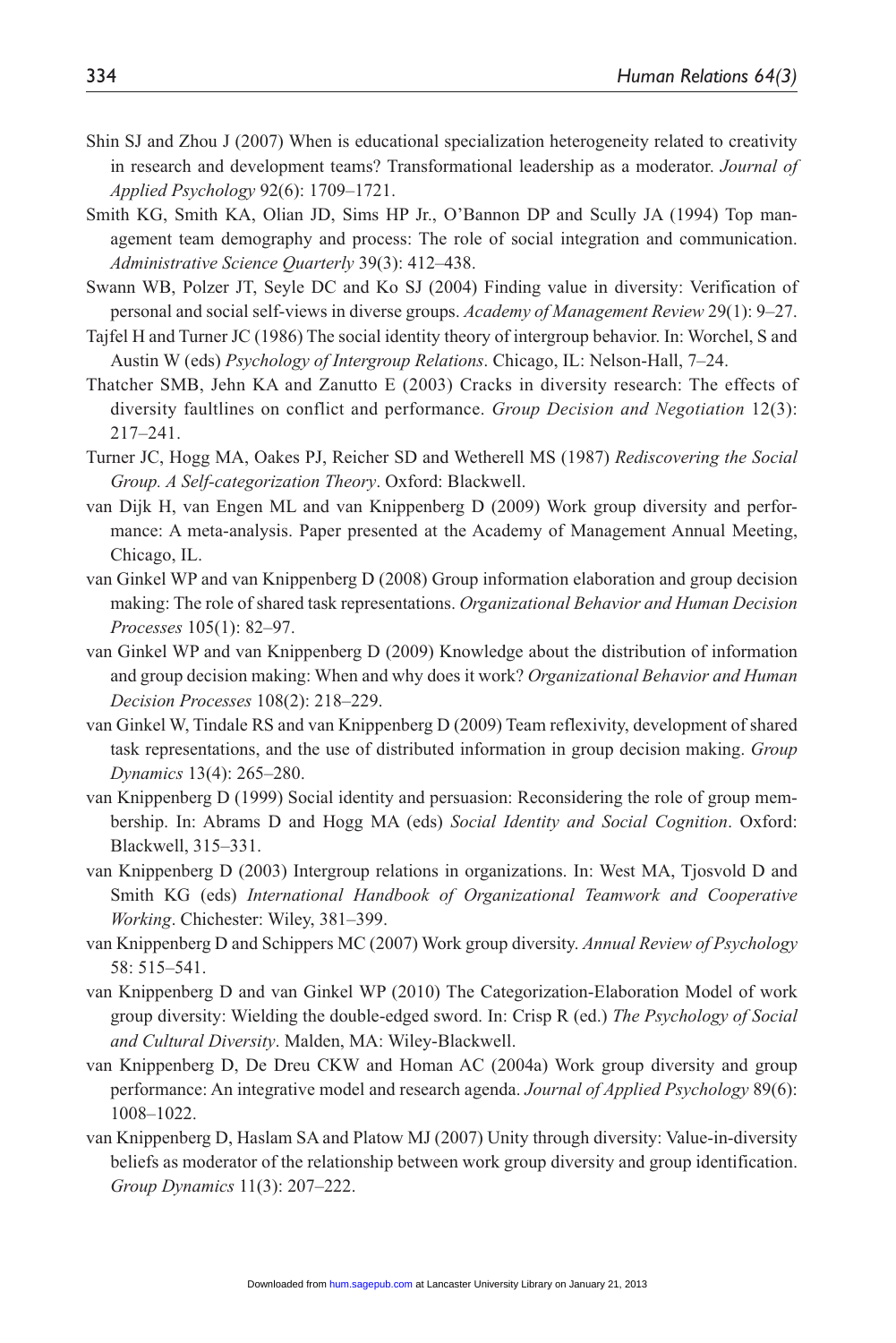- van Knippenberg D, van Knippenberg B, De Cremer D and Hogg MA (2004b) Leadership, self, and identity: A review and research agenda. *Leadership Quarterly* 15(6): 825–856.
- Welbourne TM, Cycyota CS and Ferrante CJ (2007) Wall street reaction to women in IPOs: An examination of gender diversity in top management teams. *Group & Organization Management*  32(5): 524–547.
- West MA (1996) Team reflection and work group effectiveness: A conceptual integration. In: West MA (ed.) *Handbook of Work Group Psychology*. Chichester: Wiley, 555–579.
- West MA and Anderson NR (1996) Innovation in top management teams. *Journal of Applied Psychology* 81(6): 680–693.
- Williams KY and O'Reilly CA (1998) Demography and diversity in organizations: A review of 40 years of research. In: Staw BM and Cummings LL (eds) *Research in Organizational Behavior*, vol. 20. Greenwich, CT: JAI Press, 77–140.

Daan van Knippenberg is Professor of Organizational Behavior at the Rotterdam School of Management, Erasmus University Rotterdam, The Netherlands. His research interests include leadership, teams, social identity, social networks, and creativity and innovation. His work has been published in such outlets as *Academy of Management Journal*, *Journal of Applied Psychology*, *Organization Science*, and *Organizational Behavior and Human Decision Processes*. He is Associate Editor of *Organizational Behavior and Human Decision Processes* and *Journal of Organizational Behavior*, founding Editor of *Organizational Psychology Review*, co-founder and Director of the Erasmus Centre for Leadership Studies, and a Fellow of the Society for Industrial & Organizational Psychology. [Email: dvanknippenberg@rsm.nl]

Jeremy F Dawson is RCUK Academic Fellow at Aston Business School, where he is Director of the Institute for Health Services Effectiveness. His background is as a statistician and he is a Fellow of the Royal Statistical Society. His research interests include health care management, team working, work group diversity and research methodology, particularly measurement and interaction effects. He has published numerous articles in journals, such as *Journal of Applied Psychology*, *Academy of Management Journal* and *Organizational Research Methods*. [Email: j.f.dawson@aston.ac.uk]

Michael A West is Executive Dean of Aston Business School. He graduated from the University of Wales in 1973 and received his PhD in 1977. He has authored, edited or co-edited 17 books, including *Work and Organizational Psychology* (Wiley, 2010 with Woods); *The Essentials of Teamworking: International Perspectives* (2005, Wiley); *Effective Teamwork* (2004, Blackwell) the first edition of which has been translated into 12 languages; and *Building Team-Based Working: A Practical Guide to Organizational Transformation* (2004, Blackwell). He has also published more than 200 articles for scientific and practitioner publications, as well as chapters in scholarly books. He is a Fellow of the British Psychological Society, the APA and SIOP, IAAP, the British Academy of Management, and a Chartered Fellow of the Chartered Institute of Personnel and Development. He is a member of the Board of the European Foundation for Management Development. His areas of research interest are team and organizational innovation and effectiveness, particularly in relation to the organization of health services. [Email: m.a.west@ aston.ac.uk]